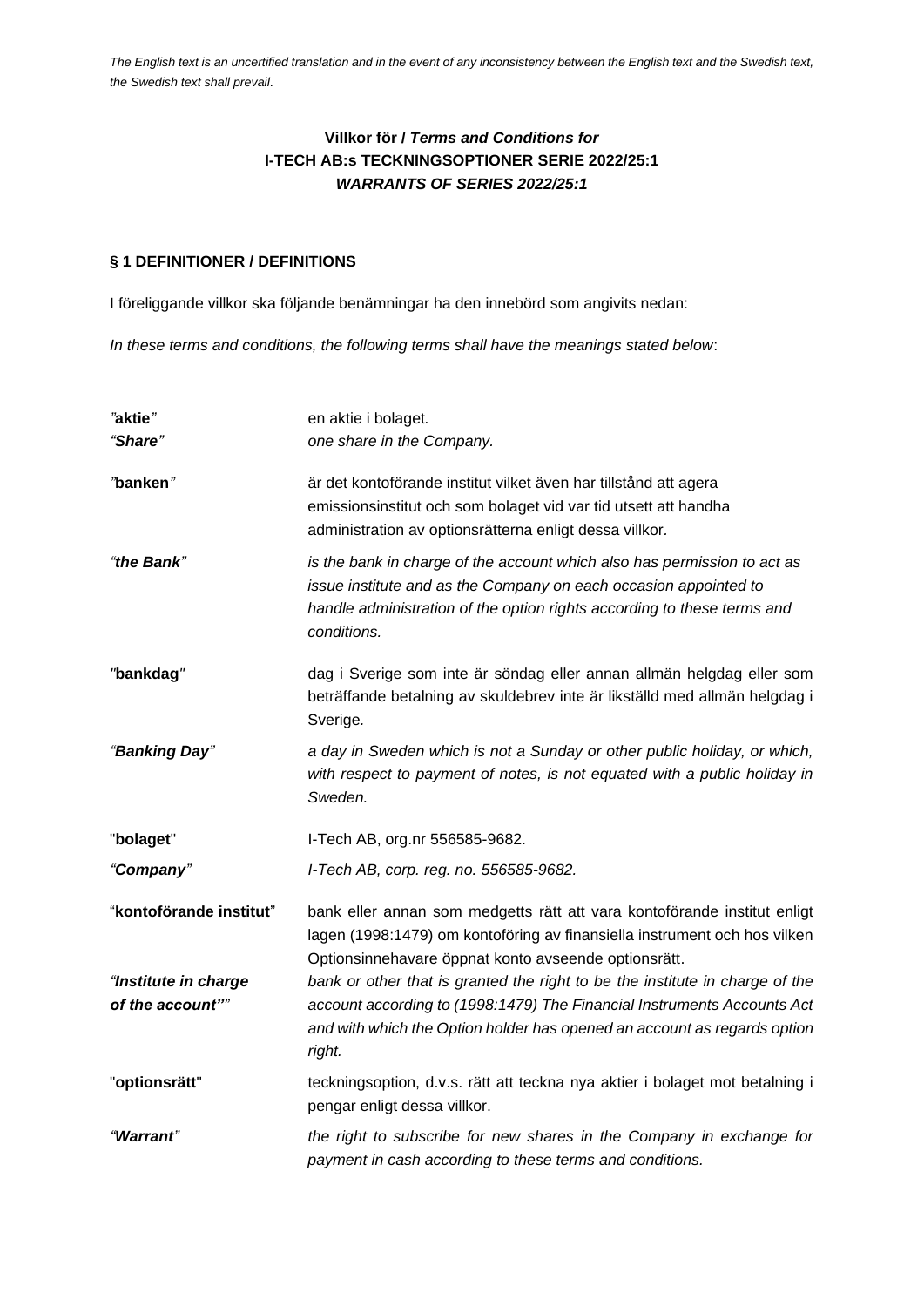| "teckning"           | sådan nyteckning av aktier i bolaget, som avses i 14 kap aktiebolagslagen.                                                                                                                                                                   |  |  |
|----------------------|----------------------------------------------------------------------------------------------------------------------------------------------------------------------------------------------------------------------------------------------|--|--|
| "Subscription"       | such new Subscription for shares in the Company, which is referenced in<br>chapter 14 of the Companies Act.                                                                                                                                  |  |  |
| "teckningskurs"      | den kurs till vilken teckning av nya aktier med utnyttjande av optionsrätt<br>kan ske.                                                                                                                                                       |  |  |
| "Subscription Price" | the price at which Subscription for new shares with exercise of Warrant is<br>possible.                                                                                                                                                      |  |  |
| "Euroclear"          | Euroclear Sweden AB.                                                                                                                                                                                                                         |  |  |
| "Euroclear"          | Euroclear Sweden AB.                                                                                                                                                                                                                         |  |  |
| "VP-konto"           | värdepapperskonto (hos Euroclear) enligt lagen (1998:1479) om<br>kontoföring av finansiella instrument där respektive optionsinnehavares<br>innehav av optionsrätter eller innehav av aktier förvärvade genom<br>optionsrätt är registrerat. |  |  |
| "VP account"         | a securities account (with Euroclear) according (1998:1479) The Financial<br>Instruments Accounts Act where respective option holders' holdings of<br>Warrants or holdings of shares acquired through option right are<br>registered.        |  |  |

#### **§ 2 OPTIONSRÄTTER OCH REGISTRERING /** *WARRANTS AND REGISTRATION*

Antalet optionsrätter uppgår till högst 89 320 stycken av slaget serie 2022/25:1. Teckningsoptionerna kommer inledningsvis inte att registreras av Euroclear i ett avstämningsregister enligt lagen (1998:1479) om kontoföring av finansiella instrument, i följd att värdepapper i pappersform kommer att utges. För det fall teckningsoptionerna registreras av Euroclear i ett avstämningsregister enligt lagen om kontoföring av finansiella instrument upphör utfärdade optionsbevis att gälla som förbindelse. Optionsrätterna skall då istället för optionsinnehavarens räkning registreras på VP-konto i ett avstämningsregister i enlighet med lagen (1998:1479) om kontoföring av finansiella instrument. Eventuell begäran om viss registreringsåtgärd avseende optionsrätterna skall riktas till banken eller annat kontoförande institut

*The number of Warrants amount to a maximum of 89 320 series 2022/25:1. The Warrants will initiallynot be registered by Euroclear in a VP account according to The Financial Instruments Accounts Act (1998:1479). Hence, value bearing securities will be issued in paper form. In case the Warrants will be registered by Eurolear in a VP account according to The Financial Instruments Accounts Act, the paper form issued securities will become void. The Warrants shall in such case instead be in a VP account according to The Financial Instruments Accounts Act on behalf of the holder of Warrants. Any request of certain registration measures regarding the Warrants shall be directed to the Bank or other institute in charge of the account.*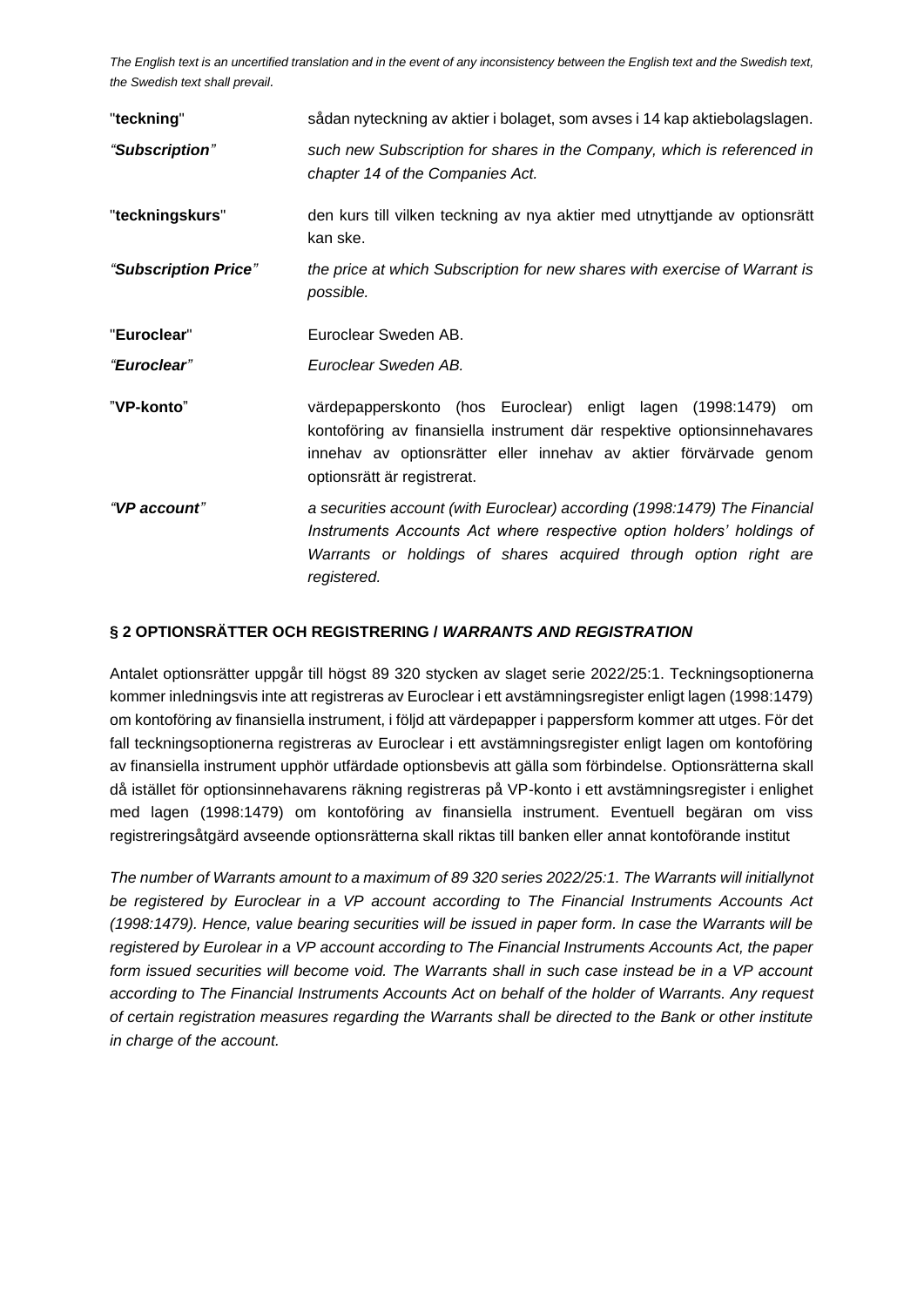### **§ 3 TECKNING /** *SUBSCRIPTION*

#### **Serie 2022/25 :1 /** *Series 2022/25 :1*

En (1) teckningsoption av serie 2022/25:1 medför rätt att under perioden 1 juni 2025 till och med den 30 juni 2025 teckna en (1) aktie i bolaget till en teckningskurs fastställd enligt följande:

130 procent av Bolagets akties volymvägda genomsnittkurs på Nasdaq First North Growth Market under de tio handelsdagar som föregår dagen för stämman som beslutar om emission av dessa teckningsoptioner.

*One (1) Warrant of series 2022/25:1 provide the right to, during the period from June 1, 2025 until and including June 30, 2025, subscribe to one (1) share at a subscription price calculated as follows:*

*130 percent of the volume weighted average price of the Company's shares on Nasdaq First North Growth Market during the ten trading days preceding the day of the general meeting resolving on the issue of these warrants*.

Som framgår av § 7 nedan kan omräkning av dels teckningskursen, dels det antal nya aktier som varje optionsrätt berättigar till teckning av, äga rum.

*As stipulated in section 7 below recalculation of the Subscription Price and the number of new shares that each Warrant entitles to Subscription can take place.*

Vid anmälan om teckning skall för registreringsåtgärder ifylld anmälningssedel enligt fastställt formulär inges till bolaget för vidarebefordran till banken.

*Upon registration for Subscription, for registration measures, the filled in pre-printed registration form shall be submitted to the Company for forwarding to the Bank.* 

Inges inte anmälan om teckning inom i första stycket angiven tid, upphör all rätt enligt optionsrätterna att gälla.

*If the registration for Subscription is not submitted within the time stipulated in the first paragraph, all rights in accordance with the Warrants shall cease to be valid.*

Skulle bolaget fatta beslut om emission, skall, om tillämpligt, i beslutet om emissionen anges den senaste dag då anmälan om teckning skall ske för att medföra rätt att delta i emissionen. Vid anmälan om teckning efter sådan dag skall omräkning ske enligt § 7 nedan.

*Should the Company decide to carry out an issue, it shall, if applicable, in the decision regarding the issue state the latest day registration for Subscription shall take place to be entitled to participate in the issue. At registration for Subscription after such day recalculation shall take place according to section 7 below.*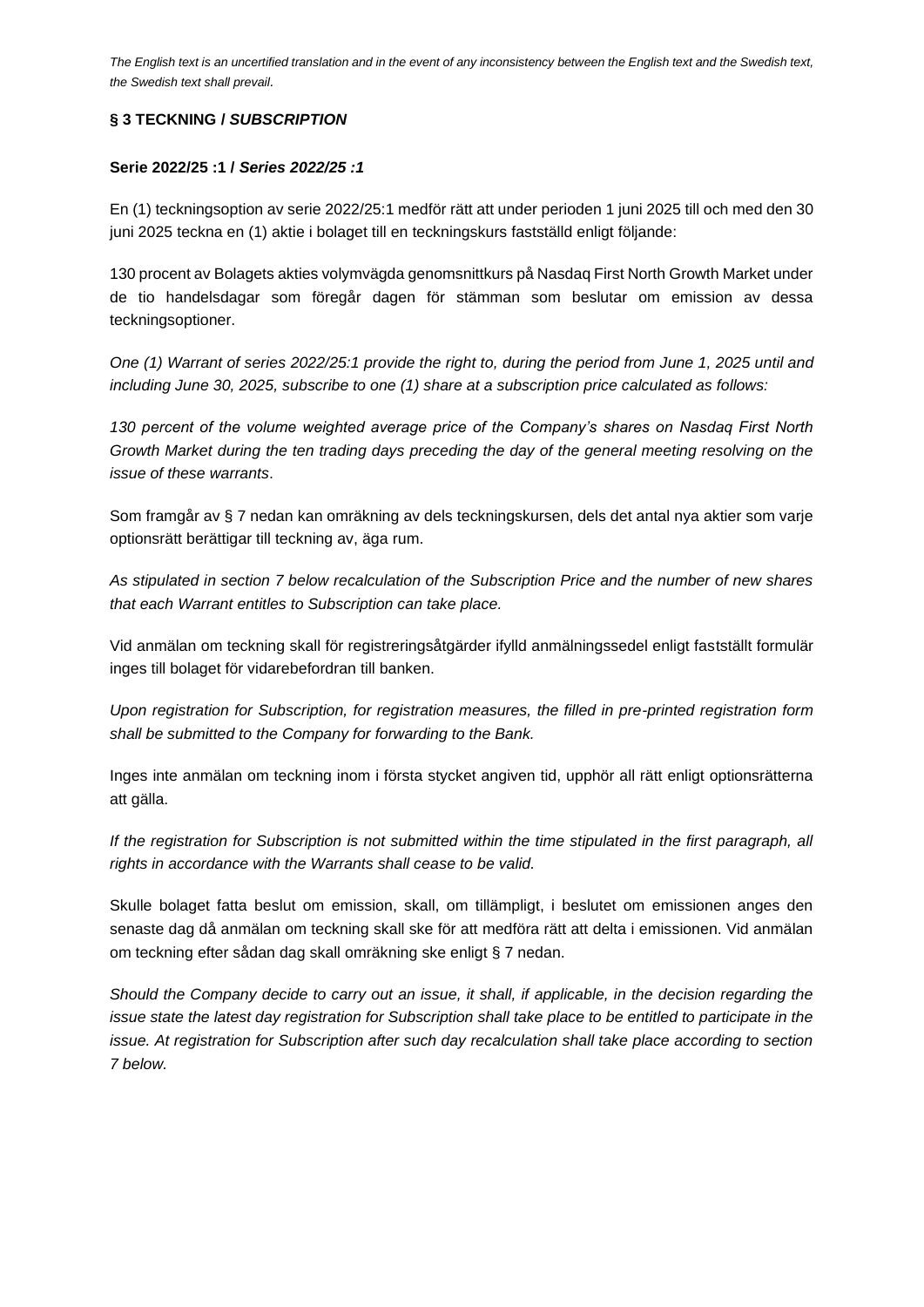### **§ 4 INFÖRING I AKTIEBOKEN /** *ENTRY IN THE SHARE REGISTER*

Efter teckning verkställs tilldelning genom att de nya aktierna upptas på optionsinnehavares VP-konto såsom interimsaktier. Sedan registrering av aktierna ägt rum hos Bolagsverket, blir registreringen av de nya aktierna på VP-konto slutgiltig.

*After Subscription allocation shall be effected by the new shares being registered in the Warrant Holder's VP account as interim shares. After registration of the shares with the Swedish Companies Registration Office the registration of the new shares in the VP Account will be final.*

# **§ 5 FÖRVALTARE OCH FÖRVALTARREGISTRERING /** *TRUSTEE AND TRUSTEE REGISTRATION*

Den som erhållit tillstånd enligt 5 kap. 14 § aktiebolagslagen att i stället för aktieägare införas i bolagets aktiebok, äger rätt att registreras på konto som innehavare. Sådan förvaltare skall betraktas som optionsinnehavare vid tillämpning av dessa villkor.

*The representative who has received authorization in accordance with chapter 5, section 14 of the Swedish Companies Act to be registered in the Company's share register instead of the shareholder,*  has the right to be registered on the account as the Holder. Such trustee shall be regarded as the *Warrant Holder upon application of these terms and conditions.* 

#### **§ 6 UTDELNING PÅ NY AKTIE /** *DIVIDENDS*

De nya aktierna ska ge rätt till vinstutdelning från och med den tidpunkt aktierna är införda och registrerade i bolagets aktiebok.

*The new shares shall provide entitlement to dividends from and including the first record date for dividends occurring after registration in the Company's share register.* 

## **§ 7 OMRÄKNING I VISSA FALL /** *RECALCUALTIONS IN CERTAIN CASES*

Följande skall gälla beträffande omräkning:

*The following shall apply with respect to recalculation:*

(a) Genomför bolaget en fondemission, skall teckning, där anmälan om teckning görs på sådan tid att den inte kan verkställas senast på femte vardagen före bolagsstämma som beslutar om emissionen, verkställas först sedan stämman beslutat om denna. Aktier, som tillkommit på grund av teckning som verkställs efter emissionsbeslutet, registreras interimistiskt på avstämningskonto, vilket innebär att de inte har rätt att deltaga i emissionen. Slutlig registrering på avstämningskonto sker först efter avstämningsdagen för emissionen.

*In the event the Company carries out a bonus issue, where registration for Subscription is carried out in such time that it cannot be effected at the latest on the fifth weekday prior to the shareholders' meeting which resolves regarding if the issue is effected only after such shareholders' meeting has adopted a resolution in the matter. Shares which vest as a consequence of Subscription effected following the bonus issue resolution shall be registered*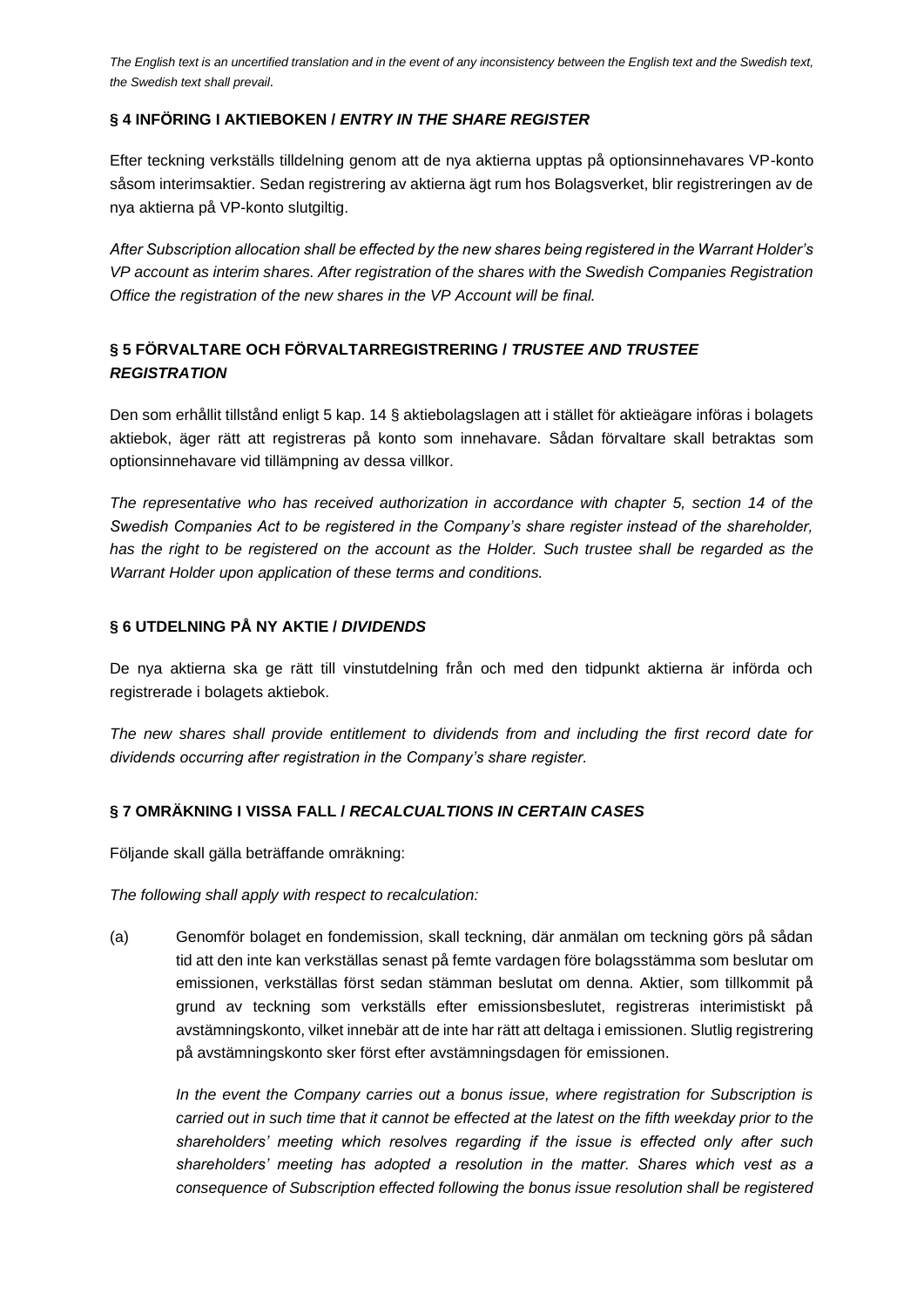*on an interim basis on a VP account, and accordingly shall not be entitled to participate in the issue. Final registration on a VP account shall take place only after the record date for the bonus issue.*

Vid aktieteckning som verkställs efter beslutet om fondemission tillämpas en omräknad teckningskurs liksom ett omräknat antal aktier som varje optionsrätt ger rätt att teckna.

*In the case of Subscription which is effected following a bonus issue resolution, a recalculated Subscription Price shall be applied, as well as a recalculation of the number of shares to which each Warrant provides an entitlement to subscribe.*

Omräkningen utföres av ett av bolaget utsett svenskt värdepappersinstitut eller auktoriserat revisionsbolag enligt följande formler:

*The recalculations shall be made by the Company based on the following formulae:*

| omräknad                               |     | föregående teckningskurs x                   |
|----------------------------------------|-----|----------------------------------------------|
| tecknings-                             |     | antalet aktier före fondemissionen           |
| kurs                                   |     | antalet aktier efter fondemissionen          |
|                                        |     |                                              |
| recalculated                           | $=$ | previous Subscription Price x number of      |
| <b>Subscription Price</b>              |     | shares prior to the bonus issue              |
|                                        |     | Number of shares after the bonus issue       |
|                                        |     |                                              |
| omräknat antal                         |     | föregående antal aktier, som varje           |
| aktier som varje                       |     | optionsrätt ger rätt att teckna x antalet    |
| optionsrätt ger                        | =   | aktier i bolaget efter fondemissionen        |
| rätt att teckna                        |     | antalet aktier i bolaget före fondemissionen |
| recalculated number                    |     | previous number of shares to which each      |
| shares to which each                   |     | Warrant provides entitlement to subscribe x  |
| <i>Warrant provides <math>=</math></i> |     | the number of shares after the bonus issue   |
| entitlement to subscribe               |     | number of shares prior to the bonus issue    |

Den enligt ovan omräknade teckningskursen och det omräknade antal aktier som varje optionsrätt ger rätt att teckna fastställs av bolaget snarast möjligt efter bolagsstämmans beslut om fondemission men tillämpas först efter avstämningsdagen för emissionen.

*According to the above recalculated Subscription Price and recalculated number of shares that every Warrant provides entitlement to subscribe shall be determined as soon as possible after the general meeting has adopted a bonus issue resolution but shall be applied only after the record date for the bonus issue.*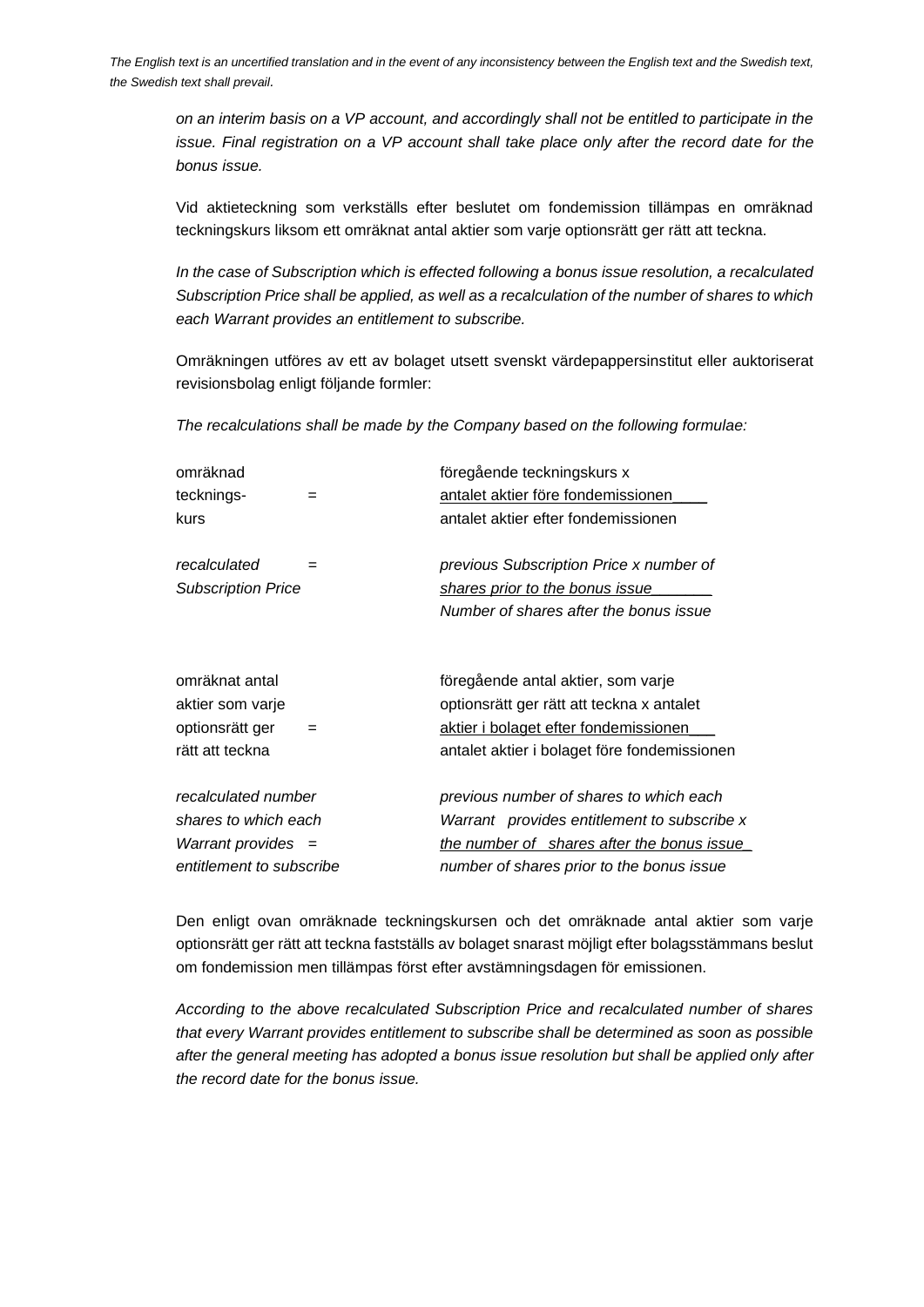(b) Genomför bolaget en sammanläggning eller uppdelning av aktierna, skall mom. A. ovan äga motsvarande tillämpning, varvid som avstämningsdag skall anses den dag då sammanläggning respektive uppdelning, på bolagets begäran, sker hos Euroclear.

*In the event the Company carries out a reverse share split or share split, the provisions in A. above shall apply mutatis mutandis, whereupon the record date shall be deemed to be the day on which a reverse spilt respectively share spilt takes place at Euroclear.* 

(c) Genomför bolaget en nyemission – med företrädesrätt för aktieägarna att teckna nya aktier mot kontant betalning – skall följande gälla beträffande rätten till deltagande i emissionen för aktie som tillkommit på grund av teckning med utnyttjande av optionsrätt:

*In the case of a new issue with pre-emption rights for the shareholders to subscribe for new shares in exchange for cash payment, the following shall apply with respect to the right to participate in the new issue of shares that have vested as a consequence of Subscription through the exercise of Warrants.*

1. Beslutas emissionen av styrelsen under förutsättning av bolagsstämmans godkännande eller med stöd av bolagsstämmans bemyndigande, skall i beslutet om emissionen anges den senaste dag då aktieteckning skall vara verkställd för att aktie, som tillkommit genom teckning med utnyttjande av optionsrätt, skall medföra rätt att deltaga i emissionen.

*Where a new issue resolution is adopted by the Company's board of directors, subject to approval by the general meeting, or pursuant to authorization granted by the shareholders' meeting, the resolution shall state the date by which Subscription must be effected in order that shares, which vest as a consequence of Subscription, shall provide entitlement to participate in the new issue.*

2. Beslutas emissionen av bolagsstämman, skall teckning – som påkallas på sådan tid att teckningen inte kan verkställas senast på femte vardagen före den bolagsstämma som beslutar om emissionen – verkställas först sedan bolaget verkställt omräkning enligt detta mom. C. tredje sista stycket.

*Where the shareholders' meeting adopts a new issue resolution, shall Subscription, which is requested in such time that the Subscription cannot be effected at the latest five weekdays prior to the shareholders' meeting which resolves with respect to the issue, be effected only after the Company has carried out recalculations according to this subsection C third last paragraph.* 

Aktier, som tillkommit på grund av sådan teckning, registreras interimistiskt på avstämningskonto, vilket innebär att de inte har rätt att deltaga i emissionen.

*Shares which vest as a consequence of such Subscription shall be registered on an interim basis on a VP account, and consequently shall not be entitled to participate in the new issue.*

Vid teckning som verkställs på sådan tid att rätt till deltagande i nyemissionen inte uppkommer tillämpas en omräknad teckningskurs och ett omräknat antal aktier som belöper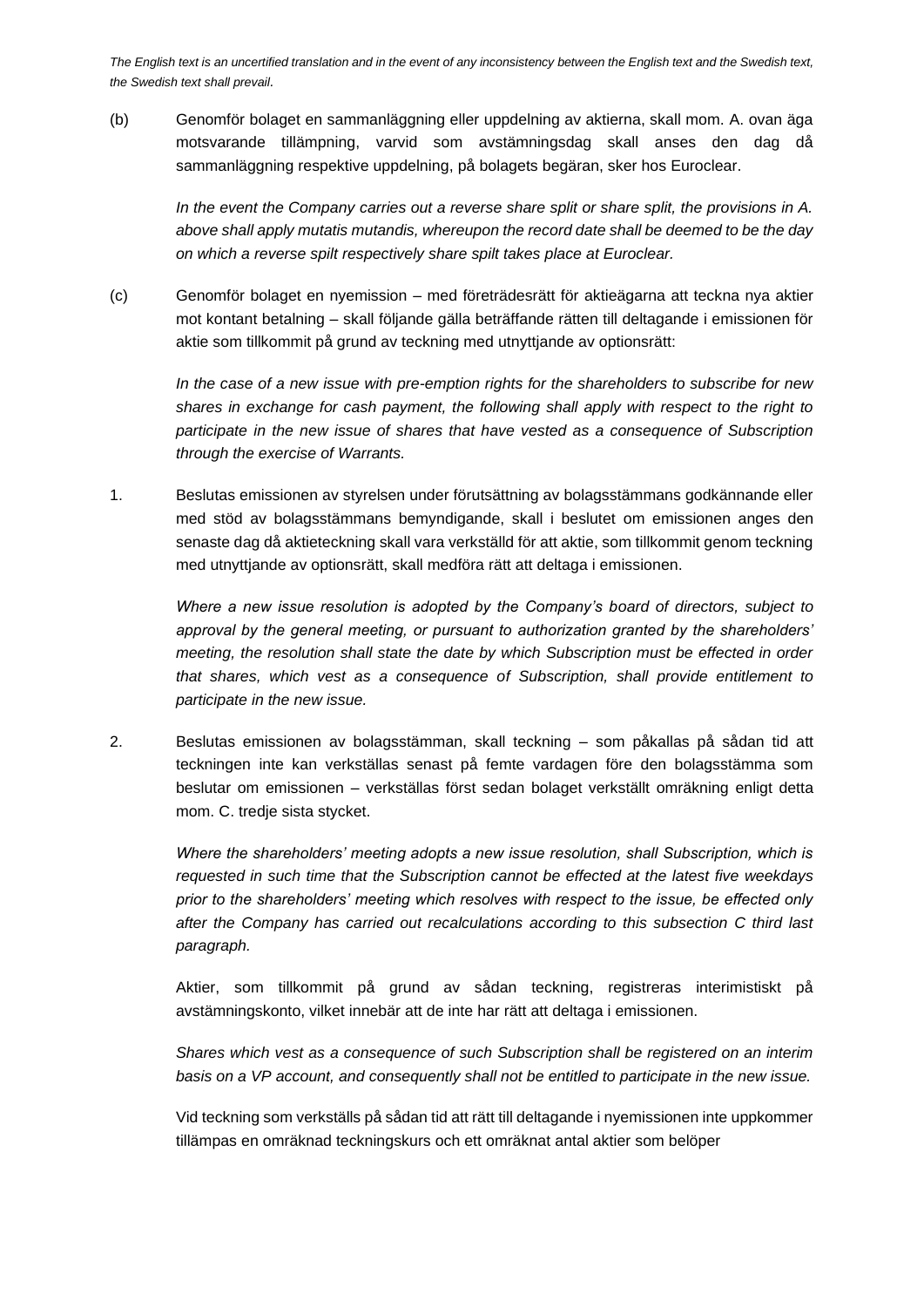på varje optionsrätt. Omräkningen utföres av ett av bolaget utsett svenskt värdepappersinstitut eller auktoriserat revisionsbolag enligt följande formler:

*In the event of Subscription that is effected in such time that there is no entitlement to participate in the new issue, a recalculated Subscription Price shall be applied as well as a recalculation of the number of Shares to which each Warrant provides entitlement to Subscribe. The recalculations shall be made by the Company based on the following formulae:*

|                          | föregående teckningskurs x aktiens                |
|--------------------------|---------------------------------------------------|
|                          | genomsnittliga marknadskurs under                 |
|                          | den i emissionsbeslutet fastställda               |
| omräknad                 | teckningstiden (aktiens genomsnittskurs)          |
| tecknings-<br>$=$        | aktiens genomsnittskurs ökad med det              |
| kurs                     | på grundval därav framräknade                     |
|                          | teoretiska värdet på teckningsrätten              |
| Recalculated             | previous Subscription Price x the Share's         |
| Subscription<br>$=$      | average listed price during the Subscription      |
| Price                    | period established in the new issue               |
|                          | resolution (the Share's average price)            |
|                          | the Share's average price increased by the        |
|                          | theoretical value of the Warrant calculated       |
|                          | on the basis thereof                              |
|                          | föregående antal aktier, som varje options-       |
| omräknat antal           | rätt ger rätt att teckna x (aktiens genom-        |
| aktier som varje         | snittskurs ökad med det på grundval därav         |
| optionsrätt ger<br>=     | framräknade teoretiska värdet på teckningsrätten) |
| rätt att teckna          | aktiens genomsnittskurs                           |
| recalculated number      | previous number Shares to which each              |
| of Shares to which $=$   | Warrant provides entitlement to subscribe x       |
| each Warrant provides    | the Share's average price increased by the        |
| entitlement to subscribe | theoretical value of the Warrant calculated basis |
|                          | on the thereof                                    |
|                          | the Share's average price                         |

Aktiens genomsnittskurs skall anses motsvara genomsnittet av det för varje handelsdag under teckningstiden framräknade medeltalet av den under dagen noterade högsta och lägsta betalkursen för aktien vid handel på börs eller marknadsplats för finansiella instrument. I avsaknad av notering av betalkurs skall i stället den som slutkurs noterade köpkursen ingå i beräkningen. Dag utan notering av vare sig betalkurs eller köpkurs skall inte ingå i beräkningen.

*The Share's average price shall be deemed to correspond to the average of the calculated mean values, for each trading day during the Subscription Period, of the highest and lowest transaction prices for the share when traded on the stock exchange or marketplace for*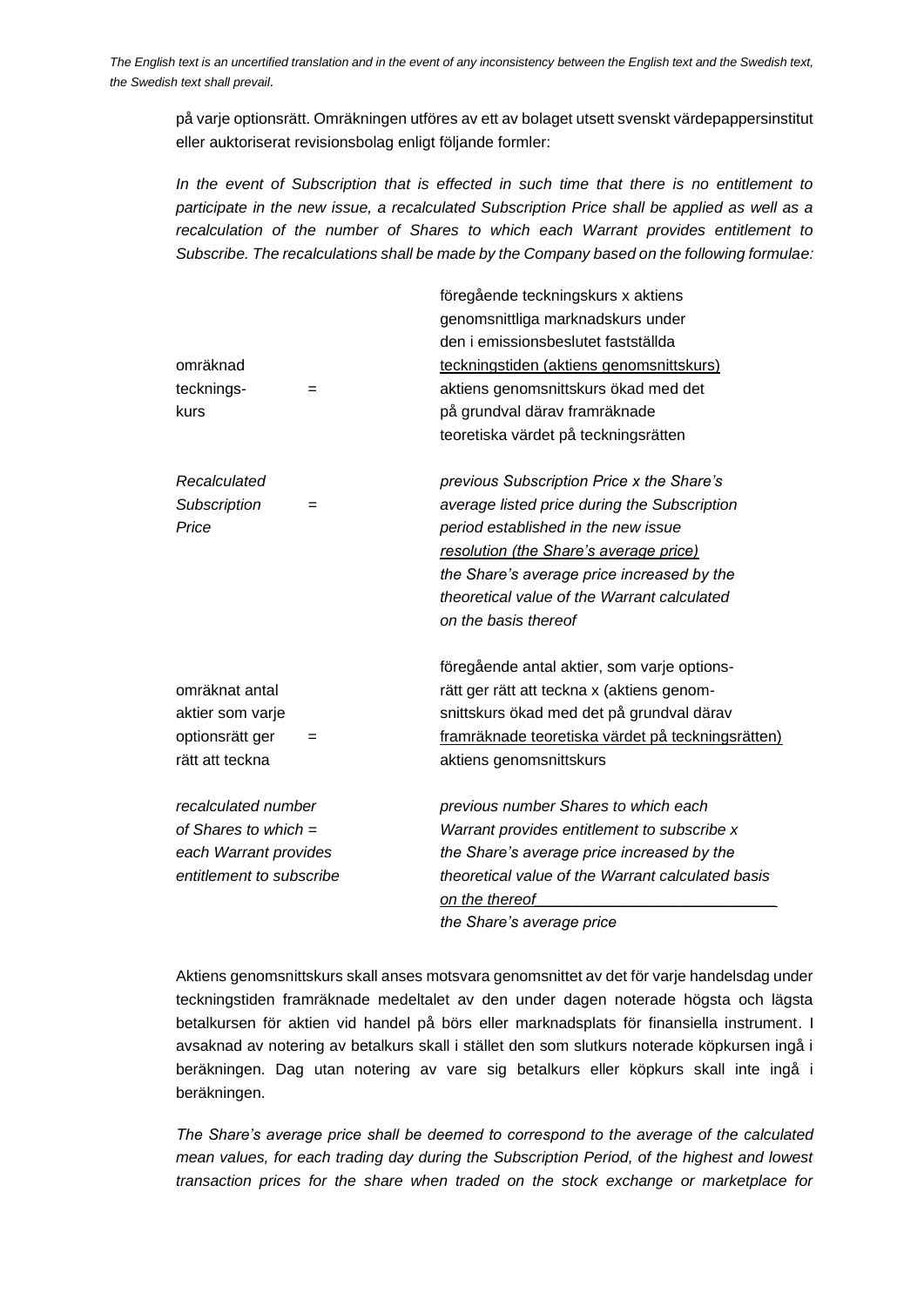*financial instruments. In the event no transaction price is quoted, the bid price which is quoted as the closing price shall instead be included in the calculation. Days on which neither a transaction price nor a bid price is quoted shall not be included in the calculation.*

Det teoretiska värdet på teckningsrätten framräknas enligt följande formel:

*The theoretical value of the Subscription right shall be calculated in accordance with the following formula:*

| tecknings-         |     | det antal nya aktier som högst kan                  |
|--------------------|-----|-----------------------------------------------------|
| rättens            | $=$ | komma att utges enligt emissions-                   |
| värde              |     | beslutet x (aktiensgenomsnittskurs)                 |
|                    |     | emissionskursen för den nya aktien                  |
|                    |     | antalet aktier före emissionsbeslutet               |
|                    |     |                                                     |
| Value of the       | $=$ | the maximum number of new Shares                    |
| subscription right |     | that may be issued pursuant to the new              |
|                    |     | <i>issue resolution x the Share's average price</i> |
|                    |     | minus the subscription price of the new Share       |
|                    |     | the number of Shares prior to the adoption of       |
|                    |     | the new issue resolution                            |
|                    |     |                                                     |

Uppstår härvid ett negativt värde, skall det teoretiska värdet på teckningsrätten bestämmas till noll.

In the event a negative value is obtained, the theoretical value of the Subscription right shall *be set at zero.*

Den enligt ovan omräknade teckningskursen och omräknat antal aktier fastställs av bolaget två bankdagar efter teckningstidens utgång och skall tillämpas vid aktieteckning som verkställs därefter.

*The recalculated Subscription Price and the recalculated number of shares provided by each Warrant shall be determined by the Company two Banking Days after the expiry of the Subscription period and shall be applied to Subscription for shares effected thereafter.*

Under tiden till dess att omräknad teckningskurs och omräknat antal aktier fastställts, verkställs aktieteckning endast preliminärt, varvid det antal aktier som varje optionsrätt före omräkning berättigar till teckning av upptas interimistiskt på avstämningskonto. Slutlig registrering på avstämningskontot sker sedan omräkningarna fastställts. Slutlig registrering i aktieboken sker sedan omräkningarna fastställts.

*During the period pending determination of a recalculated Subscription Price and recalculated number of shares to which each Warrant provides an entitlement to subscribe, Subscription for shares shall be effected only on a preliminary basis, whereupon the number of shares to which each Warrant provides an entitlement to subscribe prior to the recalculation shall be*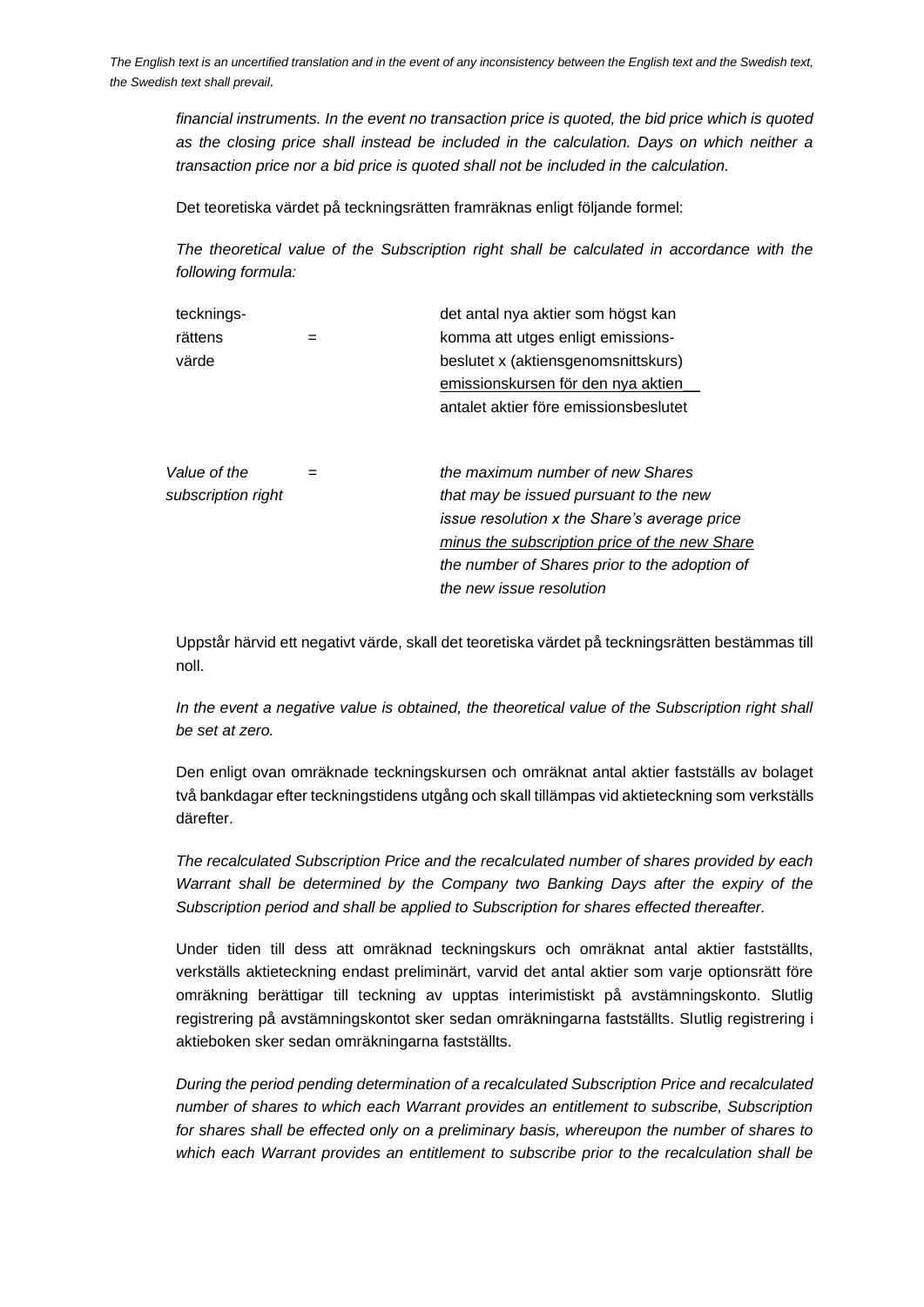*registered on an interim basis on a VP account. Final registration on the VP account shall take place after the recalculations have been determined.*

(d) Genomför bolaget – med företrädesrätt för aktieägarna och mot kontant betalning – en emission enligt 14 kap eller 15 kap. aktiebolagslagen, skall beträffande rätten till deltagande i emissionen för aktie som utgivits vid teckning med utnyttjande av optionsrätt bestämmelserna i mom. C. ovan äga motsvarande tillämpning.

*In the event of an issue with pre-emption rights for the shareholders and in exchange for cash*  payment, an issue according to chapter 14 or 15 of the Swedish Companies Act, shall *regarding the right to participate in a new issue by virtue of Shares which vest through Subscription with exercise of Warrant, the provisions of subsection C above shall apply mutatis mutandis.*

Vid aktieteckning som verkställts på sådan tid att rätt till deltagande i emissionen inte uppkommer tillämpas en omräknad teckningskurs och ett omräknat antal aktier som belöper på varje optionsrätt. Omräkningen utföres av ett av bolaget utsett svenskt värdepappersinstitut eller auktoriserat revisionsbolag enligt följande formler:

*In the event of Subscription for Shares which is exercised at such a time that Subscription is effected after adoption of the issue resolution, a recalculated Subscription Price and recalculated number of Shares provided by each Warrant shall be applied. The recalculation shall be made by the Company in accordance with the following formulae*:

| omräknad<br>tecknings-<br>$=$<br>kurs                                                                               | föregående teckningskurs x<br>aktiens genomsnittliga marknadskurs<br>under den i emissionsbeslutet<br>fastställda teckningstiden<br>(aktiens genomsnittskurs)<br>aktiens genomsnittskurs ökad med<br>teckningsrättens värde                                           |
|---------------------------------------------------------------------------------------------------------------------|-----------------------------------------------------------------------------------------------------------------------------------------------------------------------------------------------------------------------------------------------------------------------|
| recalculated<br>Subscription Price =                                                                                | previous Subscription Price x the Share's<br>average listed price during the Subscription<br>period established in the resolution regarding<br>the issue (the Share's average price)<br>the Share's average price increased by the<br>value of the Subscription right |
| omräknat antal<br>aktier som varje<br>optionsrätt<br>$=$<br>ger rätt att teckna<br>recalculated<br>number of Shares | föregående antal aktier som varje options-<br>rätt ger rätt att teckna x (aktiens genom-<br>snittskurs ökad med teckningsrättens värde)<br>aktiens genomsnittskurs<br>previous number of Shares to which each<br>Warrant provides an entitlement to                   |
|                                                                                                                     |                                                                                                                                                                                                                                                                       |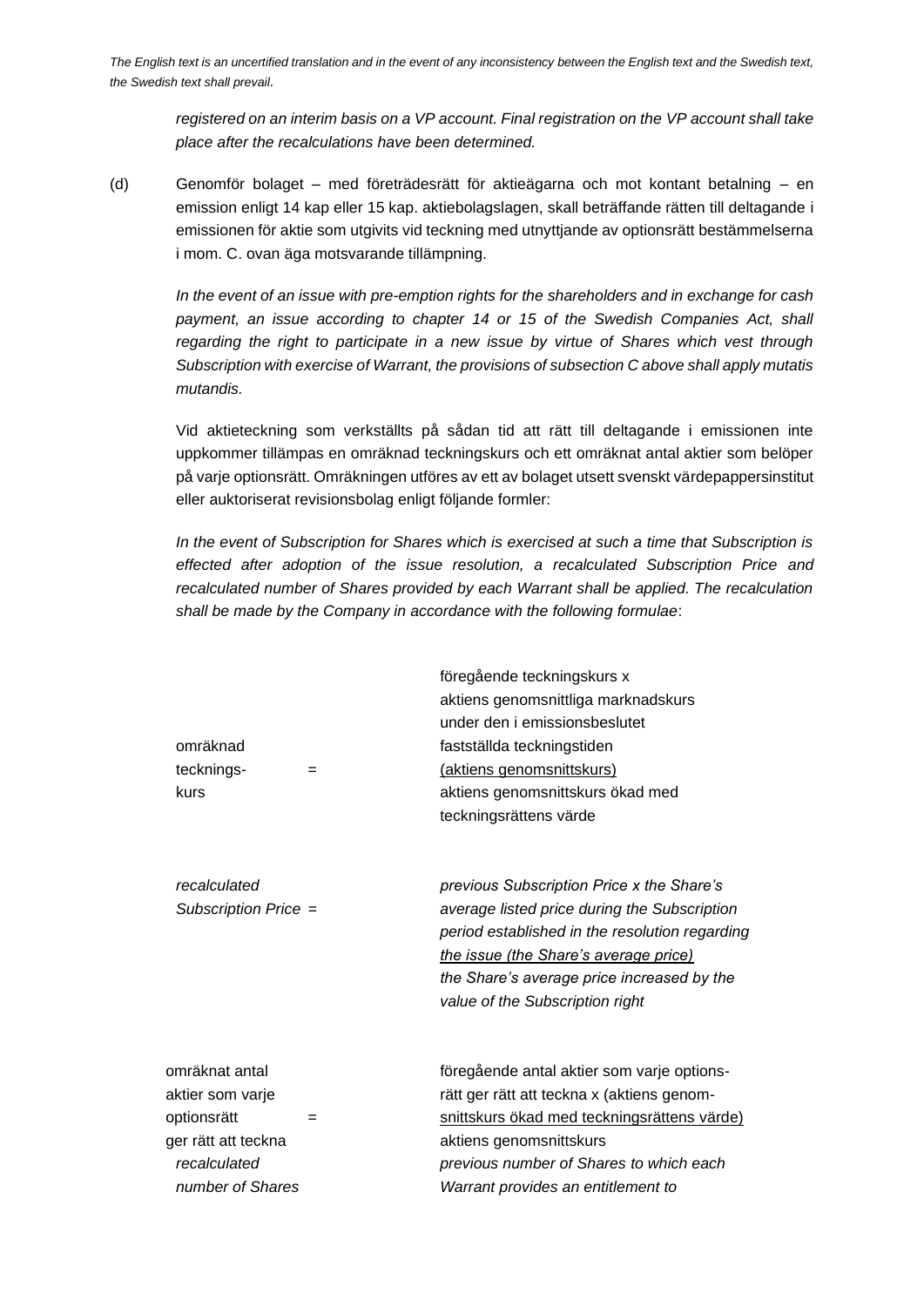| to which each               | subscribe x the Share's average price |
|-----------------------------|---------------------------------------|
| <i>Warrant provides</i> $=$ | increased by the value of the         |
| an entitlement to           | Subscription right                    |
| subscribe                   | the Share's average price             |

Aktiens genomsnittskurs beräknas i enlighet med vad i mom. C. ovan angivits.

*The Share's average price shall be calculated in accordance with subsection C above*.

Teckningsrättens värde skall anses motsvara genomsnittet av det för varje handelsdag under teckningstiden framräknade medeltalet av den under dagen noterade högsta och lägsta betalkursen för teckningsrätterna vid handel på börs eller marknadsplats för finansiella instrument. I avsaknad av notering av betalkurs skall i stället den som slutkurs noterade köpkursen ingå i beräkningen. Dag utan notering av vare sig betalkurs eller köpkurs skall inte ingå i beräkningen.

*The Subscription right's value shall be deemed to correspond to the average of the calculated mean values, for each trading day during the Subscription Period, of the highest and lowest transaction prices for the share when traded on the stock exchange or marketplace for financial instruments. In the event no transaction price is quoted, the bid price which is quoted as the closing price shall instead be included in the calculation. Days on which neither a transaction price nor a bid price is quoted shall not be included in the calculation.*

Den enligt ovan omräknade teckningskursen och omräknat antal aktier fastställs av bolaget två bankdagar efter teckningstidens utgång och skall tillämpas vid aktieteckning som verkställs därefter.

*According to the above recalculated Subscription Price and the recalculated number of Shares shall be determined by the Company two Banking Days after the expiry of the Subscription period and shall be applied to Subscription for Shares effected thereafter.*

Vid aktieteckning som verkställs under tiden till dess att omräknad teckningskurs och omräknat antal aktier fastställts, skall bestämmelserna i mom. C. sista stycket ovan äga motsvarande tillämpning.

*Upon Subscription for Shares effected during the period until the recalculated Subscription Price and recalculated number of Shares have been determined, the provisions of subsection C last paragraph above shall be applicable*.

(e) Skulle bolaget i andra fall än som avses i mom. A.-D. ovan lämna erbjudande till aktieägarna att, med företrädesrätt förvärva värdepapper eller rättighet av något slag eller besluta att, enligt ovan nämnda principer, till aktieägarna utdela sådana värdepapper eller rättigheter utan vederlag (erbjudandet), skall vid aktieteckning som påkallas på sådan tid att därigenom erhållen aktie inte medför rätt till deltagande i erbjudandet tillämpas en omräknad teckningskurs och ett omräknat antal aktier som belöper på varje optionsrätt. Omräkningen skall utföras av ett av bolaget utsett svenskt värdepappersinstitut eller auktoriserat revisionsbolag enligt följande formler: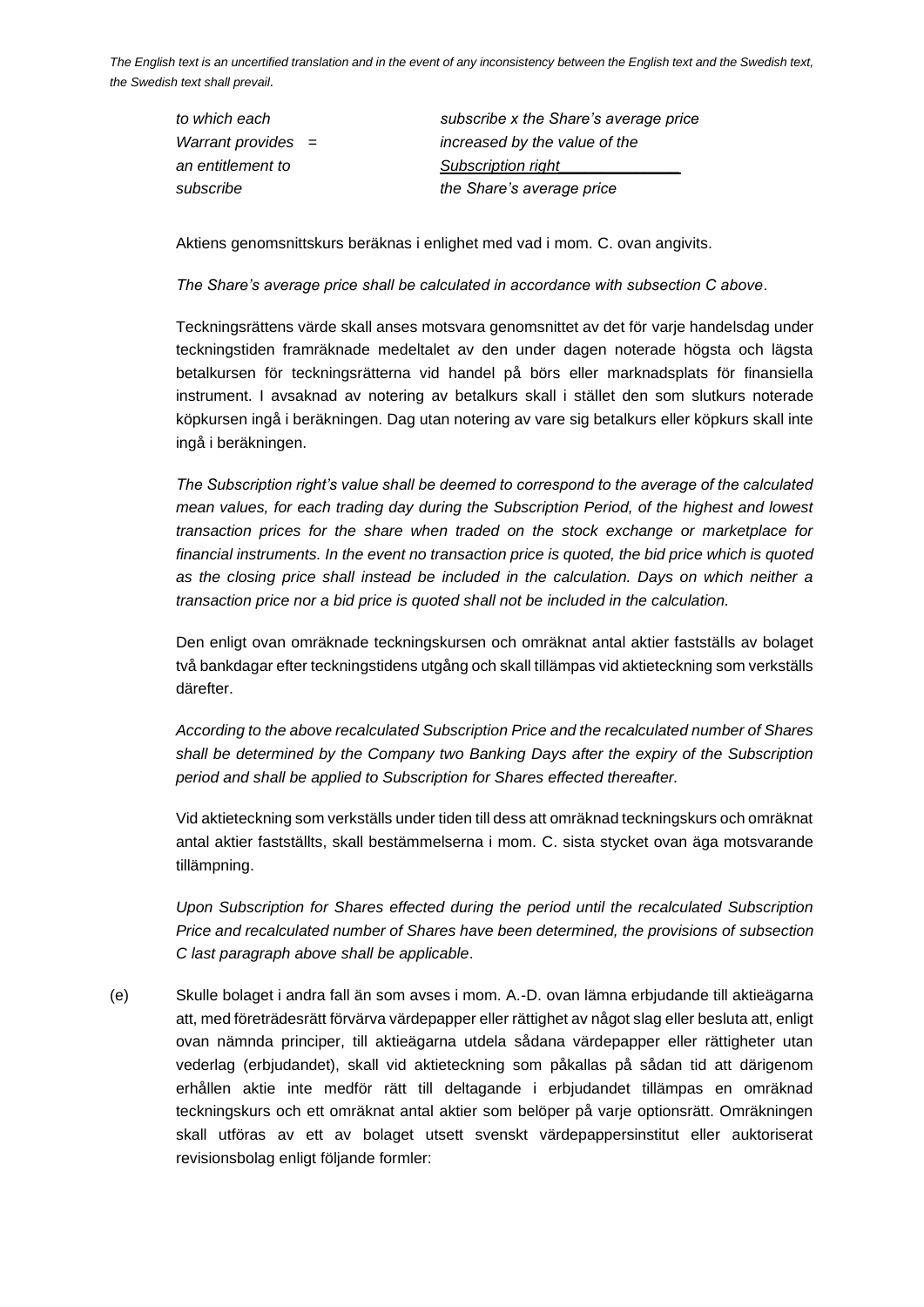*In the event the Company, in circumstances other than those set forth in subsections A-D above, extends an offer to the shareholders, subject to shareholders' pre-emption rights to acquire securities or rights of any kind from the Company, in the event of Subscription which is requested at such time that the Shares thereby received do not carry entitlement to participate in the offer, a recalculated Subscription Price and recalculated number of Shares to which each Warrant provides entitlement to subscribe shall be applied. The recalculation shall be carried out by a Swedish securities institution or authorized accounting firm appointed by the Company according to the following formula*:

| omräknad             |     | föregående teckningskurs x aktiens<br>genomsnittliga marknadskurs under den i<br>erbjudandet fastställda anmälningstiden |
|----------------------|-----|--------------------------------------------------------------------------------------------------------------------------|
| tecknings-           | $=$ | (aktiens genomsnittskurs)                                                                                                |
| kurs                 |     | aktiens genomsnittskurs ökad med värdet                                                                                  |
|                      |     | av rätten till deltagande i erbjudandet                                                                                  |
|                      |     | (inköpsrättens värde)                                                                                                    |
| recalculated         |     | recalculated Subscription Price                                                                                          |
| Subscription Price = |     | price during the application period established in                                                                       |
|                      |     | the offer (the Share's average price)                                                                                    |
|                      |     | the Share's average price increased by the value of                                                                      |
|                      |     | the right to participate in the offer (the purchase right<br>value)                                                      |
|                      |     |                                                                                                                          |
|                      |     | föregående antal aktier som varje options-                                                                               |
| omräknat antal       |     | rätt ger rätt att teckna x aktiens                                                                                       |
| aktier<br>som varje  |     | genomsnittskurs ökad med värdet av                                                                                       |
| optionsrätt          |     | rätten till deltagande i erbjudandet                                                                                     |
| ger rätt att teckna  |     | (inköpsrättens värde)                                                                                                    |
|                      |     | aktiens genomsnittskurs                                                                                                  |
| recalculated number  |     |                                                                                                                          |
| of Shares to which   |     | previous number of Shares to which each                                                                                  |
| each Warrant         | $=$ | Warrant provides an entitlement to subscribe                                                                             |
| provides an          |     | x the Share's average price increased by                                                                                 |
| entitlement to       |     | by the purchase right value                                                                                              |
| subscribe            |     | the Share's average price                                                                                                |

Aktiens genomsnittskurs beräknas i enlighet med vad i mom. C. ovan angivits.

*The Share's average price shall be calculated in accordance with subsection C above*.

För det fall att aktieägarna erhållit inköpsrätter och handel med dessa ägt rum, skall värdet av rätten till deltagande i erbjudandet anses motsvara inköpsrättens värde. Inköpsrättens värde skall härvid anses motsvara genomsnittet av det för varje handelsdag under anmälningstiden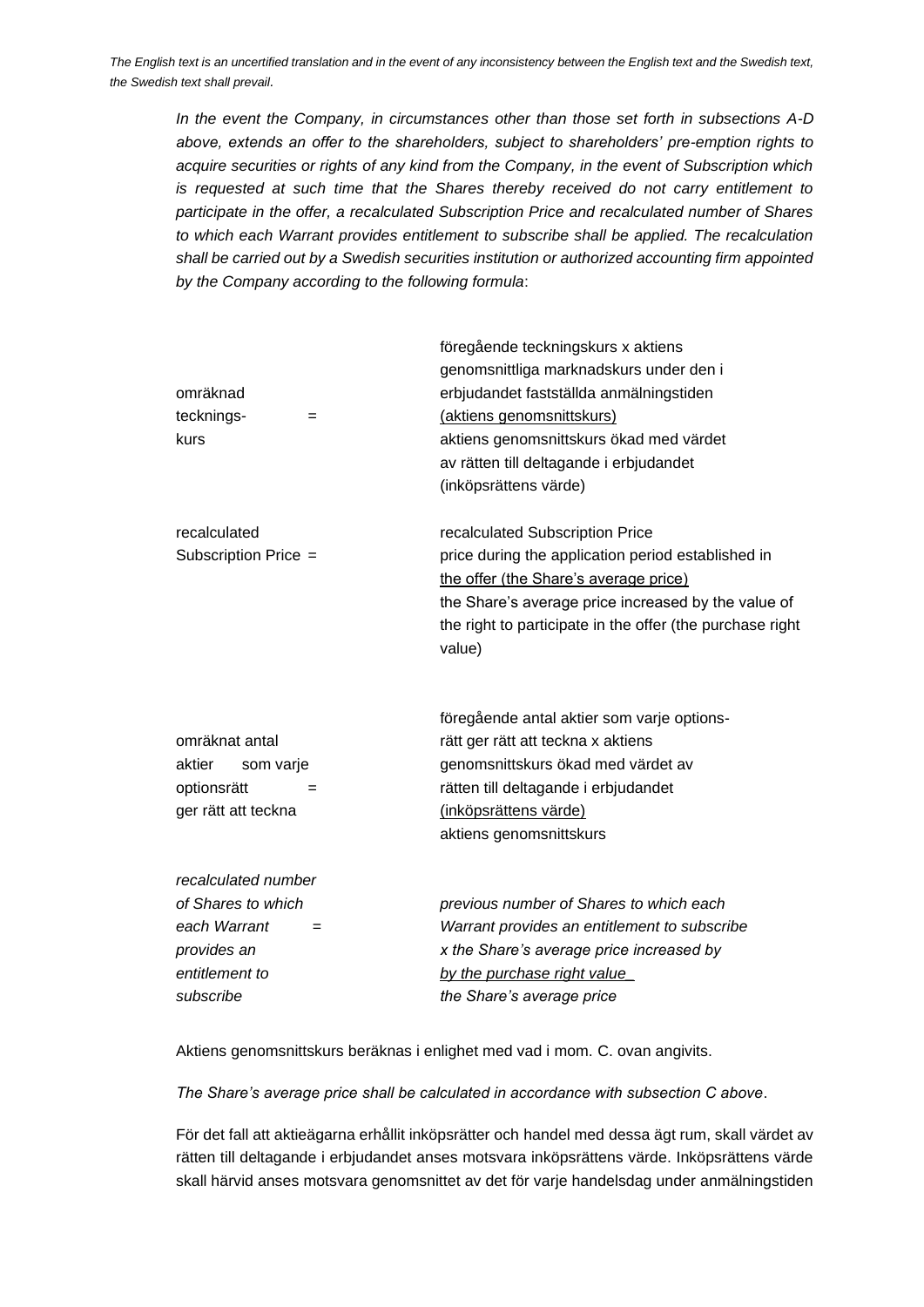framräknade medeltalet av den under dagen noterade högsta och lägsta betalkursen för inköpsrätten vid handel på börs eller marknadsplats för finansiella instrument. I avsaknad av notering av betalkurs skall i stället den som slutkurs noterade köpkursen ingå i beräkningen. Dag utan notering av vare sig betalkurs eller köpkurs skall inte ingå i beräkningen.

*In the event the shareholders have received purchase rights and trading has taken place in such rights, the value of the right to participate in the offer shall be deemed to correspond to the purchase right's value. The purchase right's value shall, as far as possible, deemed to correspond to the average of each trading day during the registration period calculated average value of the highest and lowest listed price for the Subscription rights during the day for trade on the exchange or marketplace for financial instruments. In the absence of quotation of the price, instead, the price quoted as the closing price shall be included in the calculation. Day without quotation of either the price or purchase price shall not be included in the calculation*.

För det fall aktieägarna ej erhållit inköpsrätter eller eljest sådan handel med inköpsrätter som avses i föregående stycke ej ägt rum, skall omräkning av teckningskursen ske med tillämpning så långt som möjligt av de principer som anges ovan i detta mom. E., varvid följande skall gälla. Om notering sker av de värdepapper eller rättigheter som erbjuds aktieägarna, skall värdet av rätten till deltagande i erbjudandet anses motsvara genomsnittet av det för varje handelsdag under 25 handelsdagar från och med första dag för notering framräknade medeltalet av den under dagen noterade högsta och lägsta betalkursen vid affärer i dessa värdepapper eller rättigheter vid marknadsplatsen, i förekommande fall minskat med det vederlag som betalats för dessa i samband med erbjudandet. I avsaknad av notering av betalkurs skall i stället den som slutkurs noterade köpkursen ingå i beräkningen. Dag utan notering av vare sig betalkurs eller köpkurs skall inte ingå i beräkningen. Vid omräkning av teckningskursen enligt detta stycke, skall nämnda period om 25 handelsdagar anses motsvara den i erbjudandet fastställda anmälningstiden enligt första stycket ovan i detta mom. E.

*In the event the shareholders have not received purchase rights, or trading of purchase rights has otherwise not taken place, the recalculation of the Subscription Price shall take place applying, as far as possible, the principles stated above in subsection E, whereupon the following shall apply. If listing of the securities or the rights that have been offered to the shareholder takes place, the value of the right to participate in the offer deemed to correspond to the average of each trading day during 25 trading days from and including the first day for*  listing calculated average value of the highest and lowest payment price upon trade in these *securities or rights in the marketplace, where applicable reduced by the remuneration paid for these in connection with the offer. In the absence of quotation of the price, instead, the price quoted as the closing price shall be included in the calculation. Upon recalculation of the Subscription Price according to this paragraph shall the mentioned period of 25 trading days deemed to correspond to determined registration period in the offer according to the first paragraph above in this subsection E.* 

Om notering inte sker av de värdepapper eller rättigheter som erbjuds aktieägarna, skall värdet av rätten till deltagande i erbjudandet så långt möjligt fastställas med ledning av den marknadsvärdesförändring avseende bolagets aktier som kan bedömas ha uppkommit till följd av erbjudandet.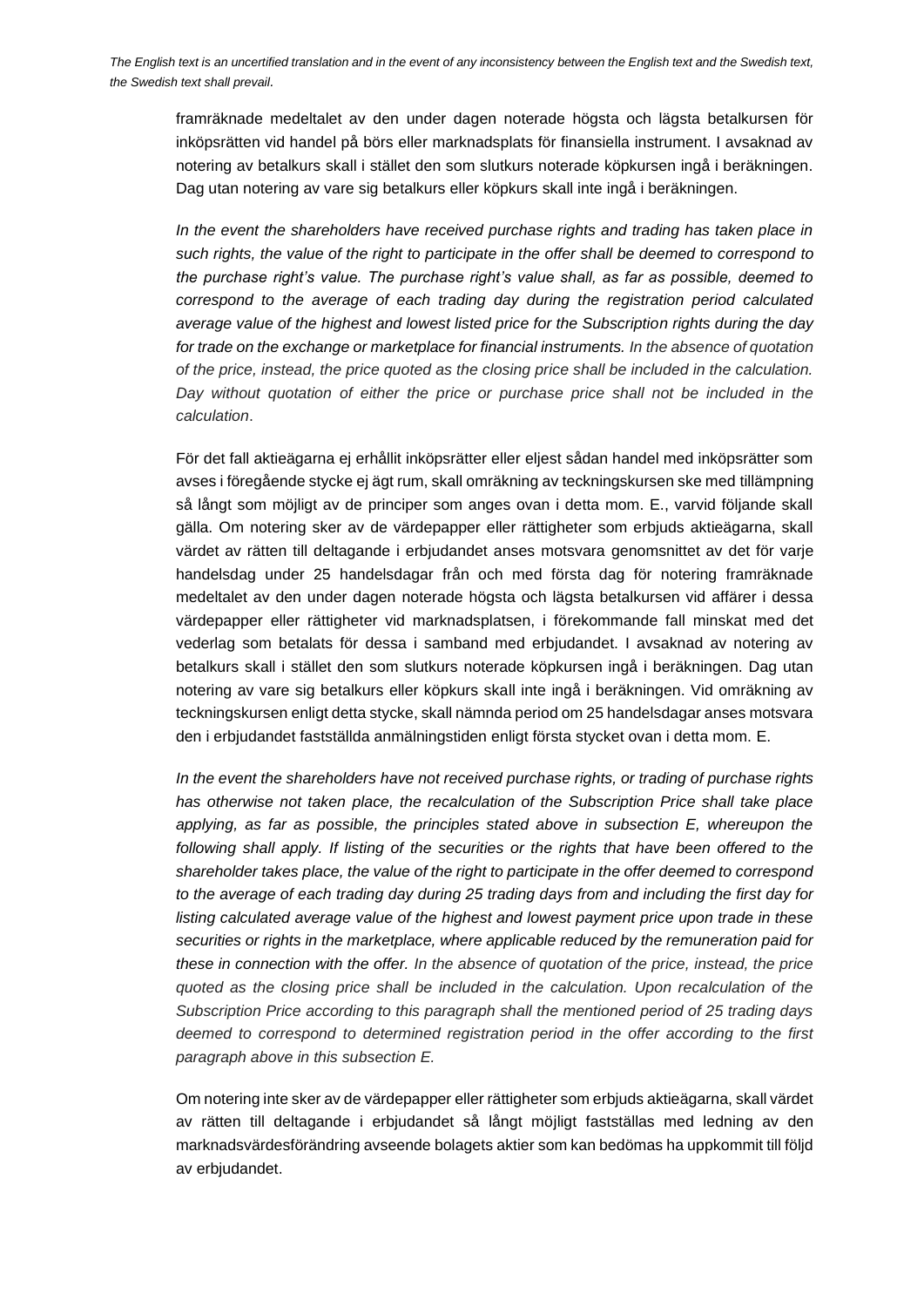*If listing of the securities or rights offered to the shareholders does not take place, shall the value of the right to participate in the offer, to the greatest extent possible, be determined with guidance of the change in market value of the Company's Shares, which can be determined to have vested as a result of the offer*.

Den enligt ovan omräknade teckningskursen och omräknat antal aktier fastställs av bolaget snarast möjligt efter det att värdet av rätten till deltagande i erbjudandet kunnat beräknas och skall tillämpas vid aktieteckning som verkställs efter det att sådant fastställande skett.

*According to the above, the recalculated Subscription Price and recalculated number of Shares shall be determined by the Company as soon as possible after the value of the right to participate in the offer has been calculated and shall be applied upon Subscription that is carried out after such determination has taken place*.

Vid aktieteckning som verkställs under tiden till dess att omräknad teckningskurs fastställts, skall bestämmelserna i mom. C. sista stycket ovan äga motsvarande tillämpning.

*In the event of Subscription for Shares effected during the period until the recalculated Subscription Price is determined, the provisions of subsection C last paragraph above shall be applied*.

(f) Genomför bolaget – med företrädesrätt för aktieägarna och mot kontant betalning – en emission enligt 13 kap, 14 kap eller 15 kap. aktiebolagslagen, äger bolaget besluta att ge samtliga innehavare av optionsrätter samma företrädesrätt som enligt beslutet tillkommer aktieägarna. Därvid skall varje innehavare av optionsrätter, oaktat sålunda att aktieteckning ej verkställts, anses vara ägare till det antal aktier som innehavaren av optionsrätter skulle ha erhållit, om aktieteckning verkställts efter den teckningskurs som gällde vid tidpunkten för beslutet om emission.

*In the event the Company, with pre-emption rights for the shareholders and in exchange for cash payment, carries out an issue according to chapters 13, 14 and 15 of the Swedish Companies Act, shall the Company decide to provide all Warrant Holders the same preemption rights, which according to the resolution is provided to the shareholders. Therewith shall each Warrant Holder, regardless if the Subscription is not effected, deemed to be owner of the number of shares as the Warrant Holder should have received, if Subscription is effected at the Subscription Price that was applicable at the time of the resolution for issue*.

Skulle bolaget besluta att till aktieägarna rikta ett sådant erbjudande som avses i mom. E. ovan, skall vad i föregående stycke sagts äga motsvarande tillämpning, dock att det antal aktier som innehavaren av optionsrätter skall anses vara ägare till i sådant fall skall fastställas efter den teckningskurs som gällde vid tidpunkten för beslutet om erbjudande.

*In the event the Company resolves to extend to the shareholders such an offer as referred to in subsection E above, the provisions of the preceding paragraph shall apply mutatis mutandis. The number of Shares that Warrant Holders shall be deemed to own shall thereupon be determined based on the Subscription Price, as applicable on the date on which the resolution regarding the offer was adopted*.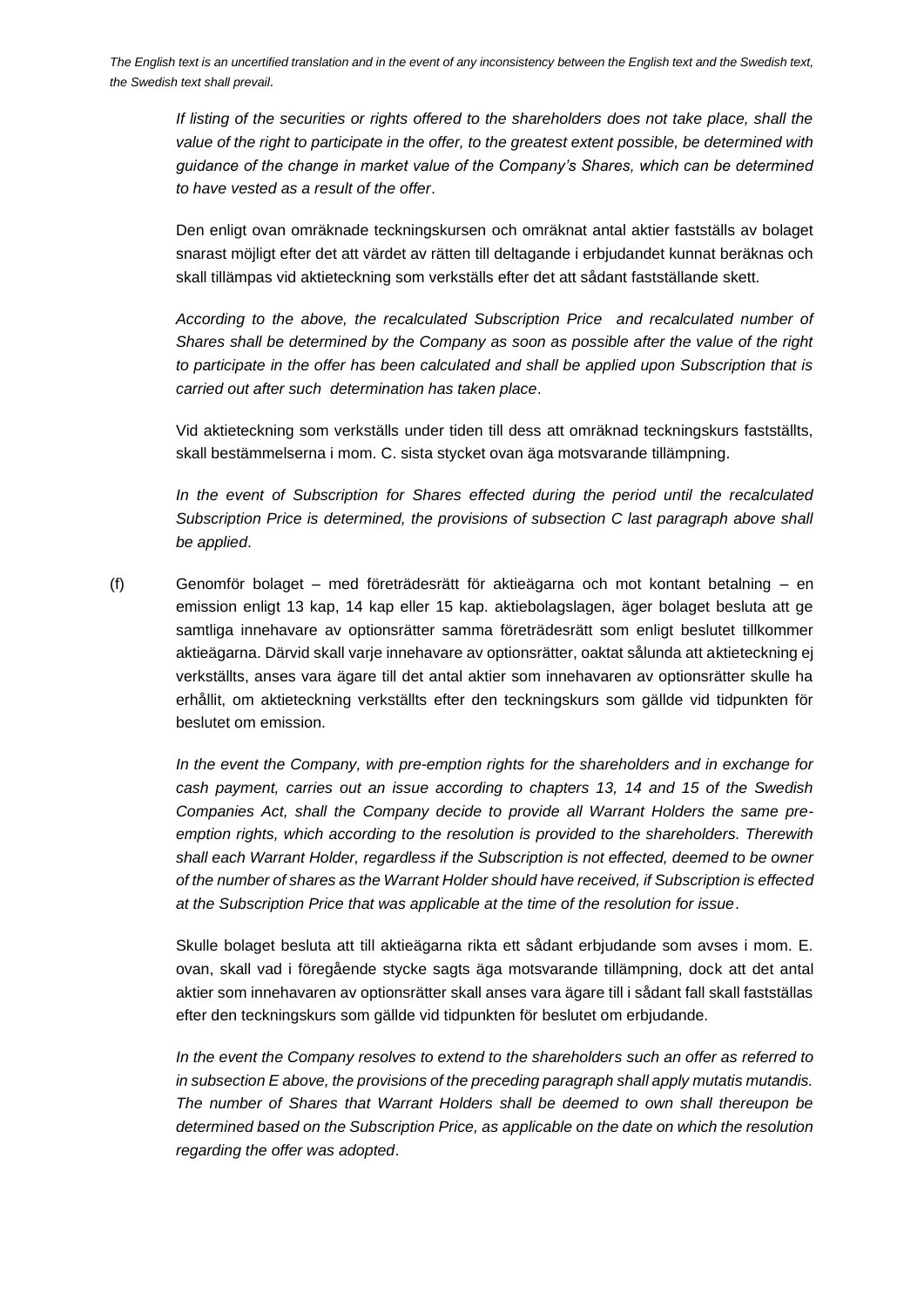Om bolaget skulle besluta att ge innehavarna av optionsrätter företrädesrätt i enlighet med bestämmelserna i detta mom. F., skall någon omräkning enligt mom. C., D. eller E. ovan av teckningskursen och det antal aktier som belöper på varje optionsrätt inte äga rum.

*In the event the Company decides to grant the Warrant Holders pre-emption rights in accordance with the provisions of this subsection F, recalculation of the Subscription Price pursuant to subsections C, D or E above and the number of shares that amount on each Warrant shall not take place*.

(g) Beslutas om kontant utdelning till aktieägarna innebärande att dessa erhåller utdelning som, tillsammans med andra under samma räkenskapsår utbetalda utdelningar, överstiger 15 procent av aktiens genomsnittskurs under en period om 25 handelsdagar närmast före den dag då styrelsen för bolaget offentliggör sin avsikt att till bolagsstämman lämna förslag om sådan utdelning, skall, vid aktieteckning som påkallas på sådan tid att därigenom erhållen aktie inte medför rätt till erhållande av sådan utdelning, tillämpas en omräknad teckningskurs och ett omräknat antal aktier som varje optionsrätt ger rätt att teckna.

*If it is resolved regarding cash dividends to the shareholders meaning that they will receive dividends, which together with others dividends paid during the same financial year, exceed 15 percent of the Share's average price during a period of 25 trading days closest prior to the day the board of directors publicizes its intention to propose to the shareholders' meeting regarding such dividend, shall, upon Subscription for shares requested at such time that shares received thereby do not provide entitlement to such dividend, a recalculated Subscription Price shall be applied and a recalculated number of Shares that each Warrant provides entitlement to subscribe.*

Omräkningen skall baseras på den del av den sammanlagda utdelningen som överstiger 15 procent av aktiernas genomsnittskurs under ovan nämnd period (extraordinär utdelning).

*Recalculation shall be based on the portion of the total dividend that exceeds 15 percent of the shares' average price under above-mentioned period (extraordinary dividend).*

Omräkningen utföres av ett av bolaget utsett svenskt värdepappersinstitut eller auktoriserat revisionsbolag enligt följande formler:

*The recalculation shall be carried out by the Swedish securities institute or authorized accounting firm appointed by the Company in accordance with the following formulae*: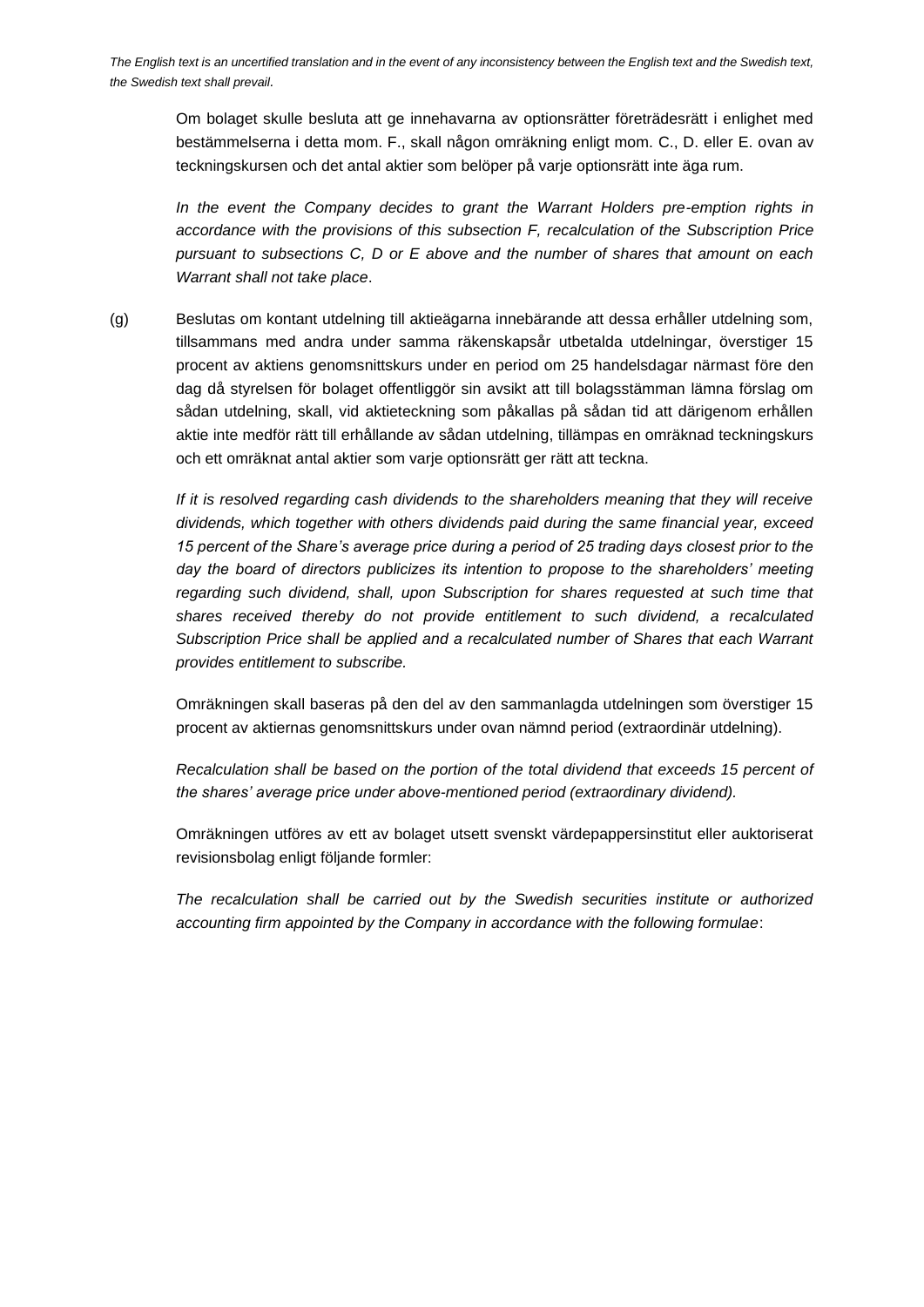|                                       |     | föregående teckningskurs x aktiens<br>genomsnittliga marknadskurs under en                                                                                                                                                                                                                                                        |
|---------------------------------------|-----|-----------------------------------------------------------------------------------------------------------------------------------------------------------------------------------------------------------------------------------------------------------------------------------------------------------------------------------|
|                                       |     | period om 25 handelsdagar räknat fr.o.m.                                                                                                                                                                                                                                                                                          |
|                                       |     | den dag då aktien noteras utan rätt till                                                                                                                                                                                                                                                                                          |
| omräknad                              |     | extraordinär utdelning                                                                                                                                                                                                                                                                                                            |
| tecknings-                            | $=$ | (aktiens genomsnittskurs)                                                                                                                                                                                                                                                                                                         |
| kurs                                  |     | aktiens genomsnittskurs ökad med den                                                                                                                                                                                                                                                                                              |
|                                       |     | extraordinära utdelning som utbetalas                                                                                                                                                                                                                                                                                             |
|                                       |     | per aktie                                                                                                                                                                                                                                                                                                                         |
| recalculated<br>Subscription<br>Price | $=$ | previous Subscription Price x the Share's average<br>listed price during a period of 25 trading days<br>calculated commencing the day on which the<br>Shares were listed without the right to participate in<br>the repayment (the Share's average price)<br>the Share's average price increase by the amount<br>repaid per Share |
| omräknat antal                        |     | föregående antal aktier som varje options-                                                                                                                                                                                                                                                                                        |
| aktier som varje                      |     | rätt ger rätt att teckna x aktiens                                                                                                                                                                                                                                                                                                |
| optionsrätt                           | $=$ | genomsnittskurs ökad med den                                                                                                                                                                                                                                                                                                      |
| ger rätt                              |     | extraordinära utdelningen som utbetalas                                                                                                                                                                                                                                                                                           |
| att teckna                            |     | per aktie                                                                                                                                                                                                                                                                                                                         |
|                                       |     | aktiens genomsnittskurs                                                                                                                                                                                                                                                                                                           |
|                                       |     |                                                                                                                                                                                                                                                                                                                                   |
| recalculated                          |     | previous number of Shares to which each                                                                                                                                                                                                                                                                                           |
| number of Shares                      |     | Warrant provides an entitlement to Subscribe x the                                                                                                                                                                                                                                                                                |
| to which each                         | $=$ | Share's verage price increase by the amount                                                                                                                                                                                                                                                                                       |
| <b>Warrant provides</b>               |     | repaid per Share                                                                                                                                                                                                                                                                                                                  |
| an entitlement to                     |     |                                                                                                                                                                                                                                                                                                                                   |
| subscribe                             |     |                                                                                                                                                                                                                                                                                                                                   |

Aktiens genomsnittskurs skall anses motsvara genomsnittet av det för varje handelsdag under respektive period om 25 handelsdagar framräknade medeltalet av den under dagen noterade högsta och lägsta betalkursen för aktien vid handel på börs eller marknadsplats för finansiella instrument. I avsaknad av notering av betalkurs skall i stället den som slutkurs noterade köpkursen ingå i beräkningen. Dag utan notering av vare sig betalkurs eller köpkurs skall inte ingå i beräkningen.

*The Share's average price shall be deemed to correspond to the average price of it for each trading day during a period of 25 trading days calculated average value of the highest and lowest payment price for the share upon trade on the stock exchange or marketplace for financial instruments. In the absence of quotation of the price, instead, the price quoted as the*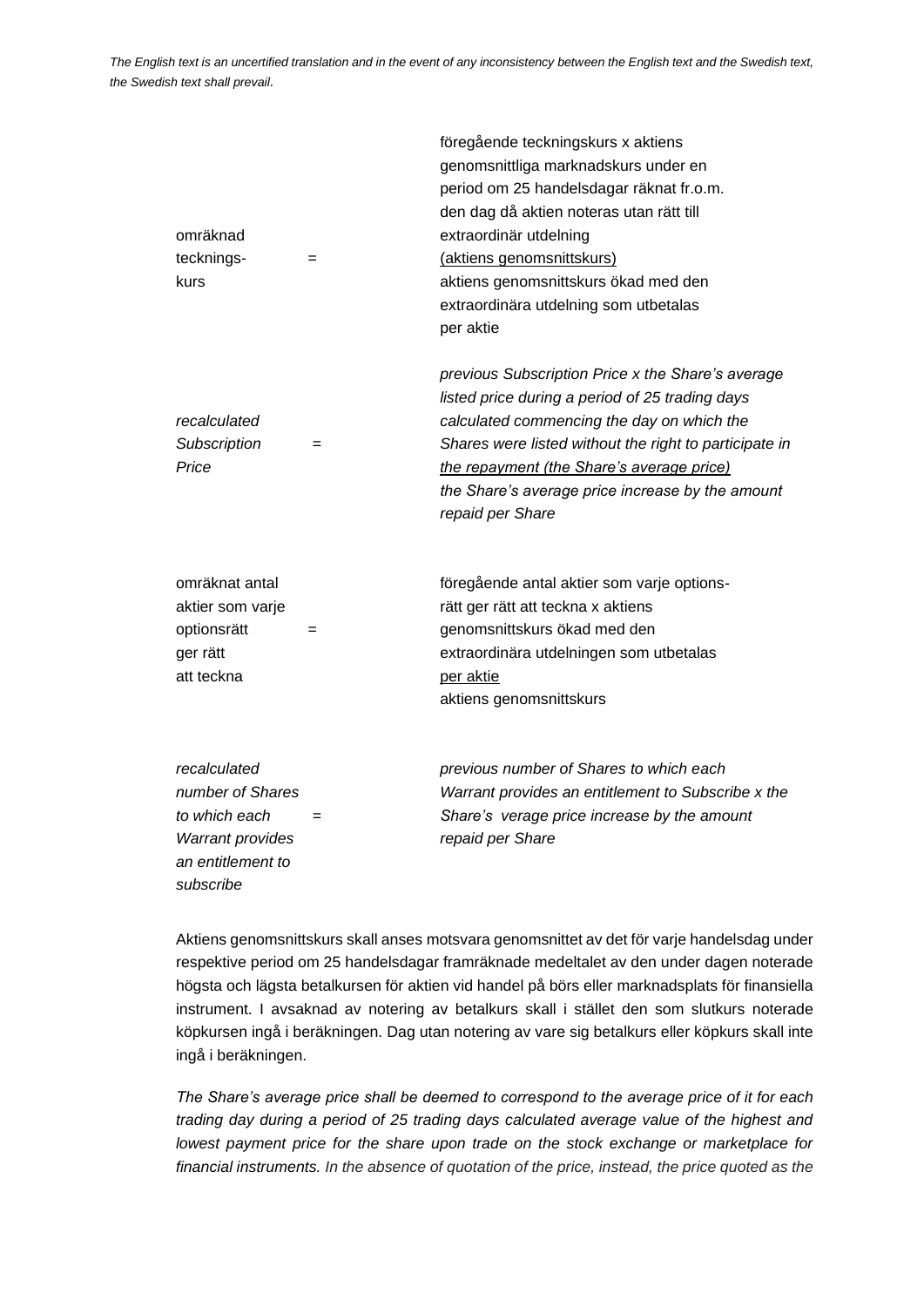*closing price shall be included in the calculation. Day without recording of either the payment price or buying purchase price shall not be included in the calculation.*

Den enligt ovan omräknade teckningskursen och omräknat antal aktier fastställs av bolaget två bankdagar efter utgången av ovan angiven period om 25 handelsdagar räknat från och med den dag då aktien noteras utan rätt till extraordinär utdelning och skall tillämpas vid aktieteckning som verkställs därefter.

*The recalculated Subscription Price and the recalculated number of Shares provided by each Warrant shall be determined by the Company two Banking Days after the expiry of the stated period of 25 trading days and shall be applied to Subscriptions effected thereafter*.

(h) Om bolagets aktiekapital skulle nedsättas med återbetalning till aktieägarna, vilken nedsättning är obligatorisk, tillämpas en omräknad teckningskurs och ett omräknat antal aktier som varje optionsrätt ger rätt att teckna. Omräkningen utföres av ett av bolaget utsett svenskt värdepappersinstitut eller auktoriserat revisionsbolag enligt följande formler:

*In the event of a reduction in the share capital with repayment to the shareholders, which reduction is obligatory, a recalculated Subscription Price and a recalculated number of Shares provided by each Warrant shall be applied, which each Warrant provides entitlement to subscribe. The recalculation shall be carried out by a Swedish securities institute or authorized accounting firm appointed by the Company according to the following formulae:*

|                     |     | föregående teckningskurs x aktiens           |
|---------------------|-----|----------------------------------------------|
|                     |     | genomsnittliga marknadskurs under            |
|                     |     | en tid av 25 handelsdagar räknat fr.o.m.     |
| omräknad            |     | den dag då aktierna noteras utan rätt        |
| tecknings-          | $=$ | till återbetalning (aktiens genomsnittskurs) |
| kurs                |     | aktiens genomsnittskurs ökad med det         |
|                     |     | belopp som återbetalas per aktie             |
|                     |     | previous Subscription Price x the Share's    |
|                     |     | average listed price during a period of 25   |
| recalculated        |     | trading days calculated commencing the       |
| Subscription        | $=$ | day on which the Shares were listed without  |
| Price               |     | the right to participate in the              |
|                     |     | repayment (the Share's average price)        |
|                     |     | the Share's average price increase by the    |
|                     |     | amount repaid per Share                      |
| omräknat antal      |     | föregående antal aktier som varje options-   |
| aktier som varje    |     | rätt ger rätt att teckna x aktiens           |
| optionsrätt         | $=$ | genomsnittskurs ökad med det belopp          |
| ger rätt att teckna |     | som återbetalas per aktie                    |
|                     |     | aktiens genomsnittskurs                      |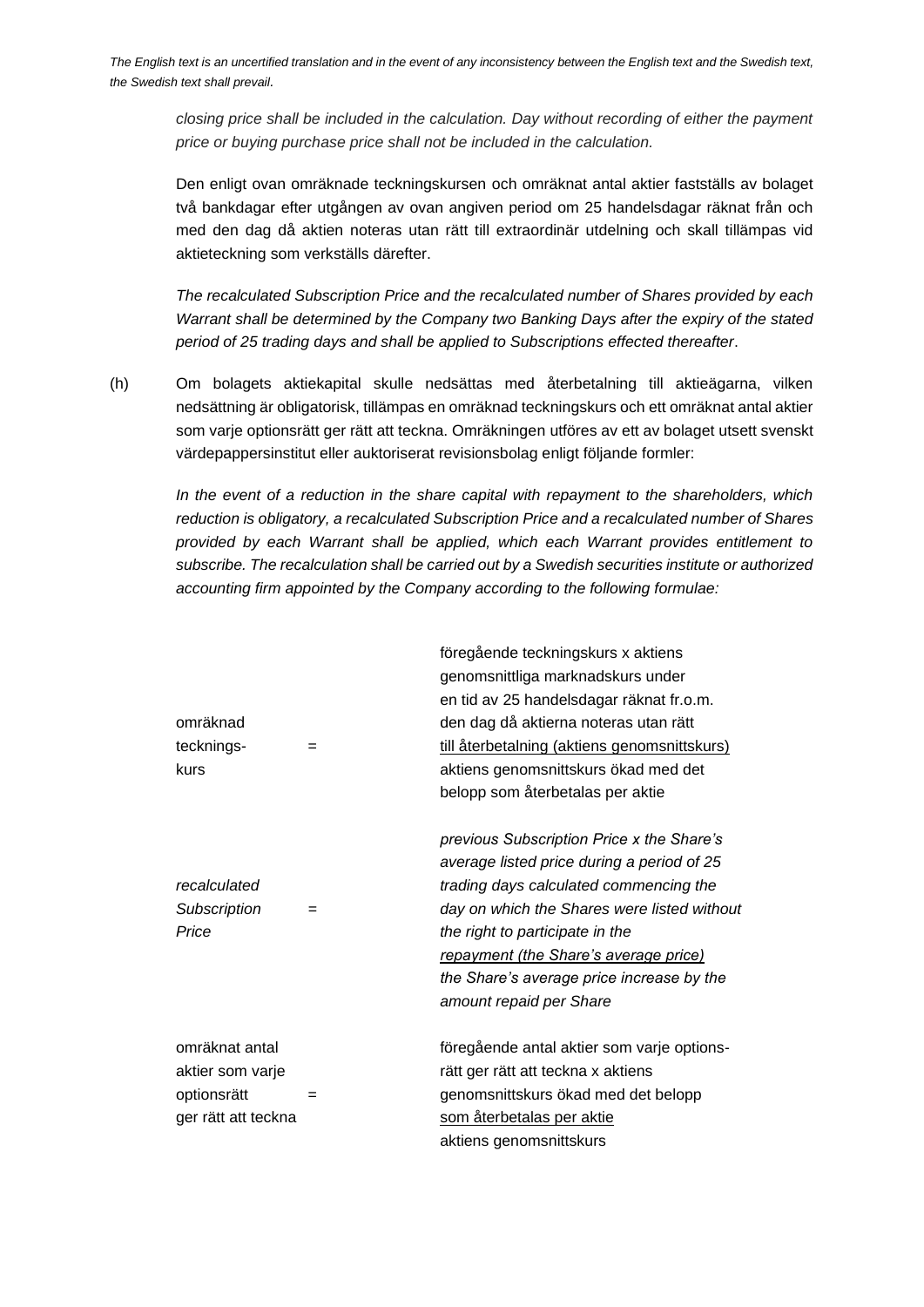| previous number of Shares to which each |
|-----------------------------------------|
| Warrant provides an entitlement to      |
| Subscribe x the Share's average price   |
| increase by the amount repaid per Share |
| the Share's average price               |
|                                         |
|                                         |
|                                         |

Aktiens genomsnittskurs beräknas i enlighet med vad i mom. C. angivits.

*The Share's average price shall be calculated in accordance with subsection C above.*

Vid omräkning enligt ovan och där nedsättningen sker genom inlösen av aktier, skall i stället för det faktiska belopp som återbetalas per aktie ett beräknat återbetalningsbelopp användas enligt följande:

*In making a recalculation pursuant to the above where the reduction takes place through* redemption of Shares, instead of using the actual amount which is repaid per Share a *calculated repayment amount shall be used as follows:*

|                  |     |     | det faktiska belopp som återbetalas per               |
|------------------|-----|-----|-------------------------------------------------------|
|                  |     |     | inlöst aktie minskat med aktiens genom-               |
|                  |     |     | snittliga marknadskurs under en period om             |
| beräknat         |     |     | 25 handelsdagar närmast före den dag då               |
| återbetalnings-  | $=$ |     | aktien noteras utan rätt till deltagande i            |
| belopp per aktie |     |     | nedsättningen (aktiens genomsnittskurs)               |
|                  |     |     | det antal aktier i bolaget som ligger till grund      |
|                  |     |     | för inlösen av en aktie minskat med talet 1           |
|                  |     |     |                                                       |
|                  |     |     | the actual amount repaid per redeemed Share           |
|                  |     |     | less the Share's market value during a period of 25   |
| calculated       |     |     | trading days immediately preceding the day on which   |
| repayment        |     | $=$ | the Shares do not carry an entitlement to participate |
| amount per Share |     |     | in the reduction (the Share's average price)          |
|                  |     |     | the number of Shares in the Company which form the    |
|                  |     |     | basis of redemption of a Share less 1                 |
|                  |     |     |                                                       |

Aktiens genomsnittskurs beräknas i enlighet med vad som ovan angivits i mom. C. ovan. Den enligt ovan omräknade teckningskursen och omräknat antal aktier fastställs av bolaget två bankdagar efter utgången av den angivna perioden om 25 handelsdagar och skall tillämpas vid aktieteckning som verkställs därefter.

*The Share's average price shall be calculated in accordance with subsection C above. The recalculated Subscription Price and the recalculated number of Shares provided by each*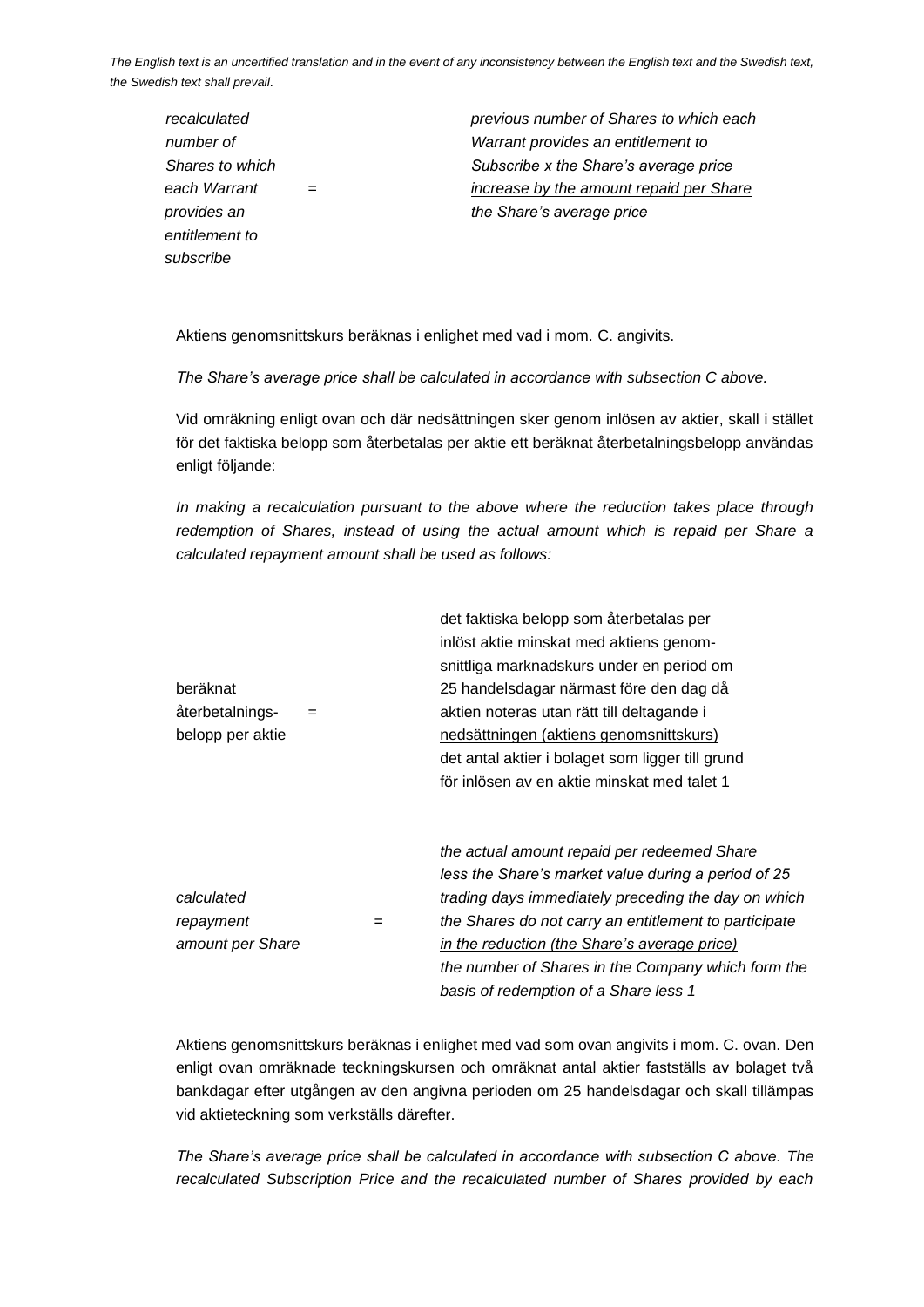*Warrant shall be determined by the Company two Banking Days after the expiry of the stated period of 25 trading days and shall be applied to Subscriptions effected thereafter.*

Vid aktieteckning som verkställs under tiden till dess att omräknad teckningskurs fastställts, skall bestämmelserna i mom. C. sista stycket ovan äga motsvarande tillämpning. Om bolagets aktiekapital skulle nedsättas genom inlösen av aktier med återbetalning till aktieägarna, vilken nedsättning inte är obligatorisk, men där, enligt bolagets bedömning, nedsättningen med hänsyn till dess tekniska utformning och ekonomiska effekter är att jämställa med nedsättning som är obligatorisk, skall omräkning av teckningskursen ske med tillämpning så långt möjligt av de principer som anges ovan i detta mom. H.

*In conjunction with Subscriptions which are effected during the period pending determination of a recalculated Subscription Price and recalculated number of Shares to which each Warrant provides entitlement to Subscribe, the provisions of subsection C, final paragraph above, shall apply mutatis mutandis. In the event of the Company's share capital is reduced through*  redemption of Shares with repayment to the shareholders and such reduction is not *mandatory, or where the Company is to carry out a buyback of its Shares - without a reduction in the share capital being involved - but where, in the Company's opinion, in light of the technical structure and economic effects thereof the measure is comparable to a mandatory reduction, a recalculation of the Subscription Price and number of Shares to which each Warrant provides entitlement to Subscribe shall be carried out applying, to the greatest extent possible, the principles stated above.*

(i) Beslutas att bolaget skall träda i likvidation enligt 25 kap. aktiebolagslagen får, oavsett likvidationsgrunden, aktieteckning ej därefter påkallas. Rätten att påkalla aktieteckning upphör i och med likvidationsbeslutet, oavsett sålunda att detta ej må ha vunnit laga kraft.

*In the event of liquidation pursuant to Chapter 25 of the Swedish Companies Act, no further Subscription may be effected. The aforesaid shall apply irrespective of the reasons for the liquidation and irrespective of whether or not the order that the Company be placed into liquidation has become final.*

Senast två månader innan bolagsstämma tar ställning till fråga om bolaget skall träda i frivillig likvidation enligt aktiebolagslagen, skall de kända innehavarna av optionsrätter genom skriftligt meddelande enligt § 9 nedan underrättas om den avsedda likvidationen. I meddelandet skall intagas en erinran om att aktieteckning ej får påkallas, sedan bolagsstämman fattat beslut om likvidation.

*At the latest two months prior to the shareholders' meeting considers the issue of whether the Company is to be placed into voluntary liquidation pursuant to the Swedish Companies Act, the Warrant Holders shall be given written notice thereof by the Company in accordance with section 9 below. The notice shall inform the Warrant Holders that Subscription may not be effected after the shareholders' meeting has adopted a resolution regarding liquidation.*

Skulle bolaget lämna meddelande om avsedd likvidation enligt ovan, skall innehavare av optionsrätter – oavsett vad som i § 3 ovan sägs om tidigaste tidpunkt för påkallande av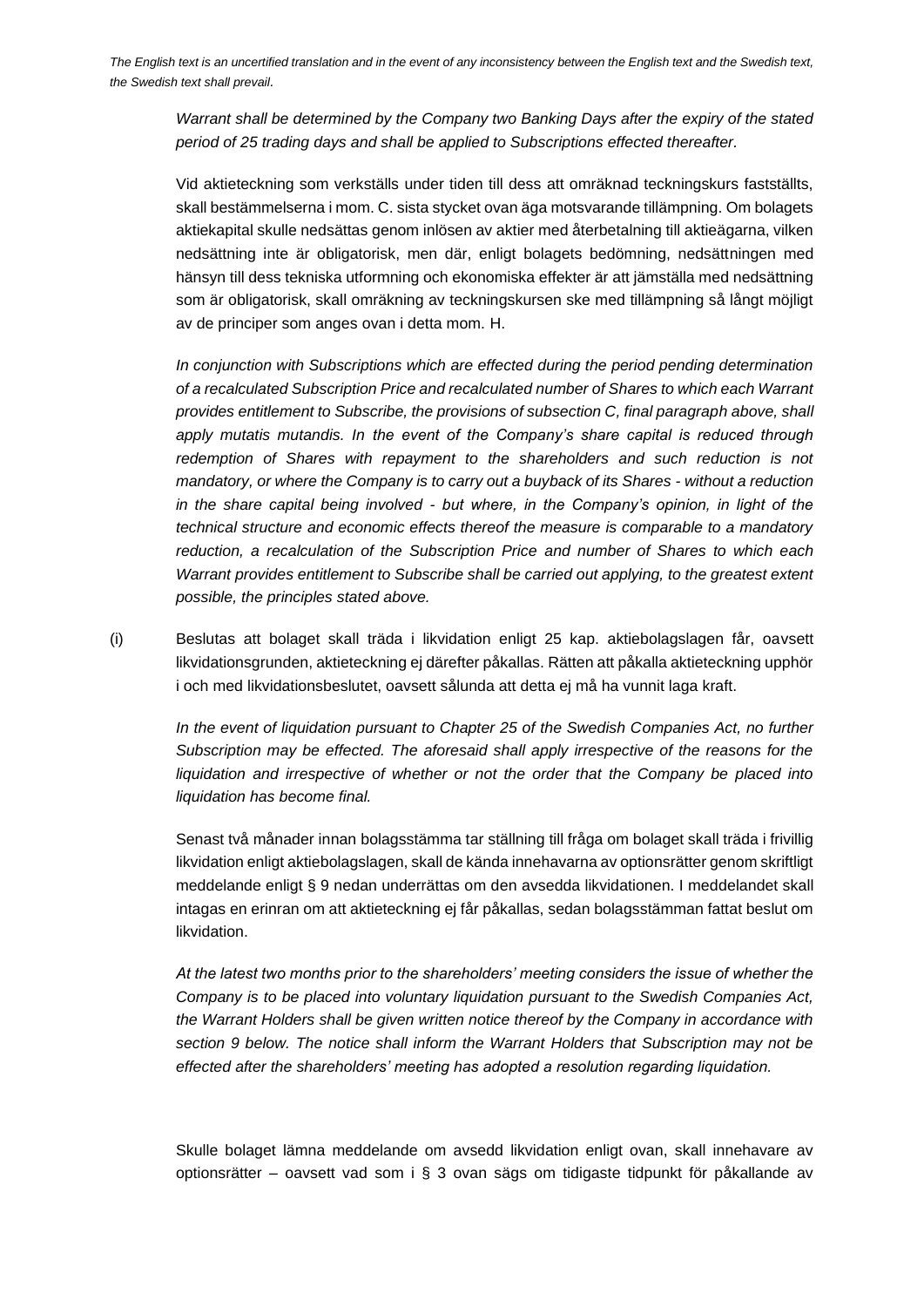aktieteckning – äga rätt att påkalla aktieteckning från den dag då meddelandet lämnats, förutsatt att aktieteckning kan verkställas senast på femte vardagen före den bolagsstämma vid vilken frågan om bolagets likvidation skall behandlas.

*In the event the Company gives notice that it is considering entering into voluntary liquidation, notwithstanding the provisions of section 3 regarding the earliest date for requesting Subscription, the Warrant Holders shall be entitled to apply for Subscription for Shares through exercise of Warrants commencing the day on which notice is given. However, the aforesaid shall apply only where Subscription can be effected no later than the tenth calendar day prior to the general meeting at which the issue of the Company's liquidation is to be addressed.*

(j) Skulle bolagsstämman godkänna fusionsplan enligt 23 kap. 6 § aktiebolagslagen, varigenom bolaget skall uppgå i annat bolag, får aktieteckning ej därefter påkallas.

*In the event the general meeting approves a merger plan pursuant to chapter 23, section 6 of the Swedish Companies Act whereby the Company is to be merged with another Company, Subscription may thereafter not be demanded*.

Senast två månader innan bolaget tar slutlig ställning till fråga om fusion enligt ovan, skall de kända innehavarna av optionsrätter genom skriftligt meddelande enligt § 9 nedan underrättas om fusionsavsikten. I meddelandet skall en redogörelse lämnas för det huvudsakliga innehållet i den avsedda fusionsplanen samt skall innehavarna av optionsrätter erinras om att aktieteckning ej får påkallas, sedan slutligt beslut fattats om fusion i enlighet med vad som angivits i första stycket ovan.

*No later than two months prior the shareholders' meeting which is to consider the issue of approving the above merger, shall the Warrant Holders be given notice thereof in accordance with section 9 below. The notice shall contain information about the merger plan and information that Subscription may not be effected after the general meeting has adopted a resolution regarding the merger in accordance with the paragraph above.*

Skulle bolaget lämna meddelande om avsedd fusion enligt ovan, skall innehavare av optionsrätter – oavsett vad som i § 3 ovan sägs om tidigaste tidpunkt för påkallande av aktieteckning – äga rätt att påkalla aktieteckning från den dag då meddelandet lämnats om fusionsavsikten, förutsatt att aktieteckning kan verkställas senast på femte vardagen före den bolagsstämma vid vilken fusionsplanen, varigenom bolaget skall uppgå i annat bolag, skall godkännas.

*In the event the Company gives notice of a proposed merger in accordance with the above, Warrant Holders shall be entitled to apply for Subscription commencing the date on which notice of the proposed merger was given, provided that Subscription can be effected no later than three weeks prior to the date of the shareholders' meeting at which the merger plan, whereby the Company is to be merged with another Company is to be approved.*

(k) Upprättar bolagets styrelse en fusionsplan enligt 23 kap. 28 § aktiebolagslagen, varigenom bolaget skall uppgå i annat bolag, eller blir bolagets aktier föremål för tvångsinlösen enligt 22 kap. samma lag skall följande gälla.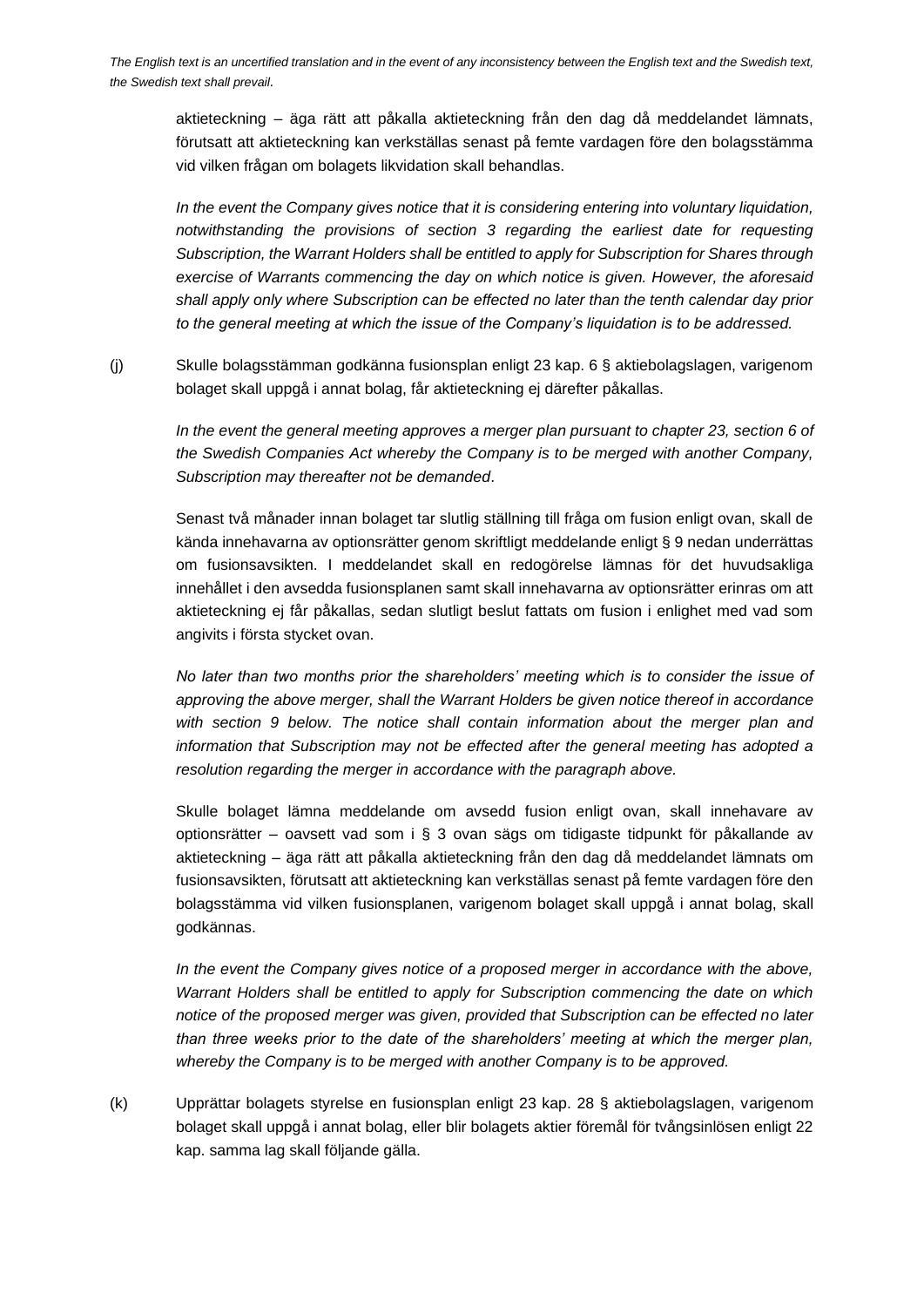*The following shall apply if the Company's board of directors prepares a merger plan pursuant to chapter 23, section 28 of the Swedish Companies Act, whereby the Company is to be merged with another Company, or if the Company's Shares are subject to a buy-out procedure pursuant to chapter 22 of the same Act.*

Äger ett aktiebolag samtliga aktier i bolaget och offentliggör bolagets styrelse sin avsikt att upprätta en fusionsplan enligt i föregående stycke angivet lagrum, skall bolaget, för det fall att sista dag för aktieteckning enligt § 3 ovan infaller efter sådant offentliggörande, fastställa en ny sista dag för påkallande av aktieteckning (slutdagen). Slutdagen skall infalla inom 60 dagar från offentliggörandet.

*In the event a public Company owns all of the Shares in the Company, and the Company's board of directors announces its intention to prepare a merger plan pursuant to the statutory provision referred to in the preceding paragraph, in the event the final date for demanding Subscription pursuant to section 3 above falls on a day after such announcement, the Company shall establish a new final date for requesting Subscription (the Expiry Date). The Expiry Date shall be a day within 60 days of the announcement.*

Äger en aktieägare (majoritetsaktieägaren) ensam eller tillsammans med dotterföretag aktier representerande så stor andel av samtliga aktier i bolaget att majoritetsägaren, enligt vid var tid gällande lagstiftning, äger påkalla tvångsinlösen av återstående aktier och offentliggör majoritetsägaren sin avsikt att påkalla sådan tvångsinlösen, skall vad som i föregående stycke sägs om slutdag äga motsvarande tillämpning. Skulle ny slutdag fastställas i enlighet med denna punkt skall bolaget fastställa en omräknad teckningskurs enligt Black & Scholes optionsvärderingsmodell varigenom innehavarna av optionsrätter kompenseras ekonomiskt för optionsrätternas förkortade löptid.

*In the event a shareholder (majority shareholder) solely or jointly with subsidiary shares representing such a large portion of all the shares of the Company that the majority owner, according to applicable legislation, has the right to request forced redemption of remaining Shares and the majority owner announces its intention to request such forced redemption, shall the content of the preceding section regarding Expiry Date apply mutatis mutandis.*

Om offentliggörande skett i enlighet med vad som anges ovan i detta mom., skall – oavsett vad som i § 3 ovan sägs om tidigaste tidpunkt för påkallande av aktieteckning – innehavare av optionsrätter äga rätt att påkalla aktieteckning fram till slutdagen. Bolaget skall senast fyra veckor före slutdagen genom skriftligt meddelande erinra de kända innehavarna av optionsrätter om denna rätt samt att aktieteckning ej får påkallas efter slutdagen.

*In the event that the announcement has taken place according to which is stated above in this section, shall, regardless of the content in section 3 above regarding earliest time for requesting Subscription, Warrant Holders have the right to request Subscription up until the Expiry Date. The Company shall at the latest four weeks prior to the Expiry Date inform, by written notice, the Warrant Holders regarding this right and that Subscription may not be requested after the Expiry Date.*

(l) 1. Genomför Bolaget en s.k. partiell delning enligt 24 kap aktiebolagslagen, genom vilken en del av Bolagets tillgångar och skulder övertas av ett eller flera andra bolag utan att Bolaget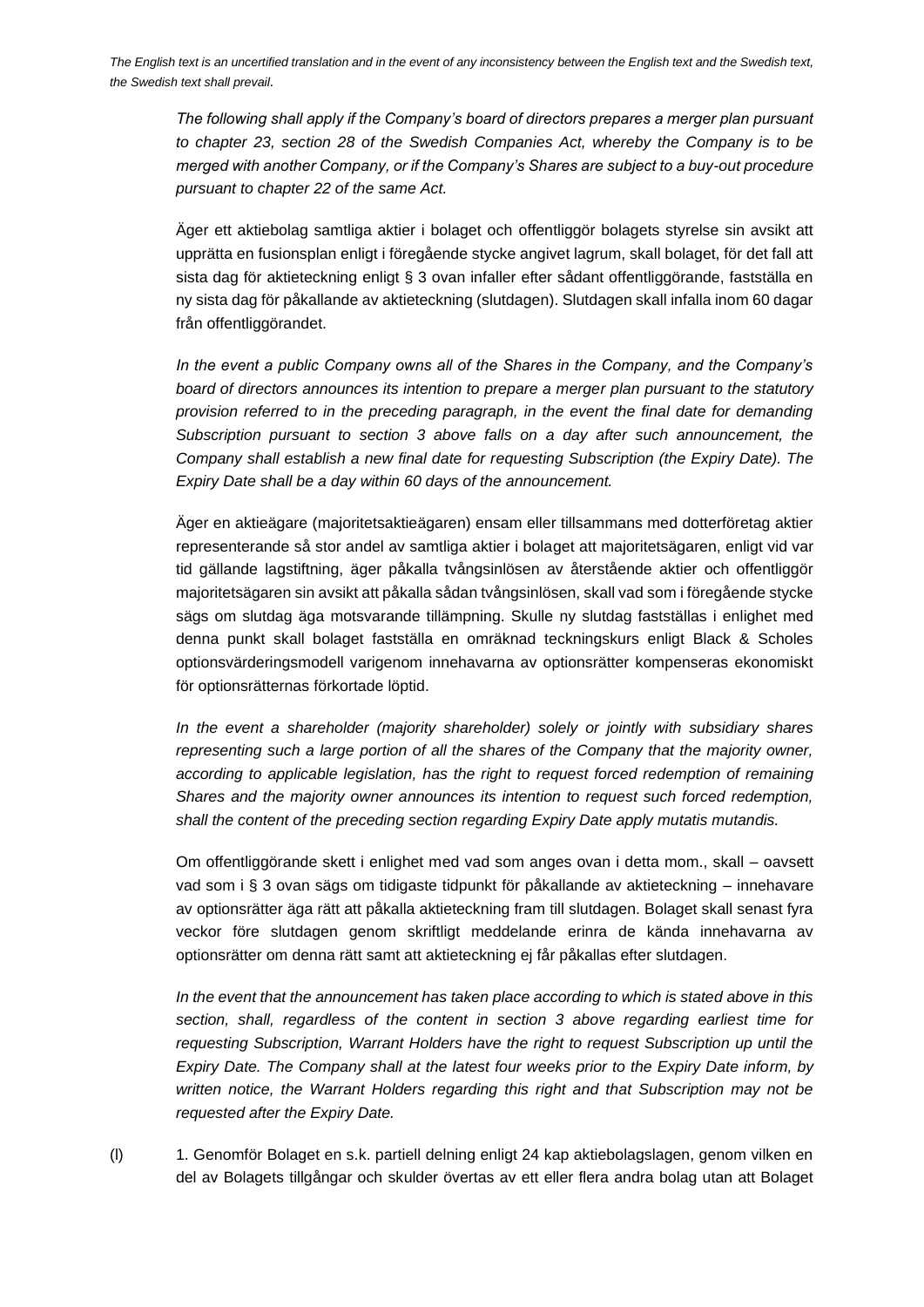upplöses, skall en omräknad teckningskurs och ett omräknat antal aktier tillämpas. Omräkningen utföres av ett av Bolaget utsett svenskt värdepappersinstitut eller auktoriserat revisionsbolag enligt följande formler:

*In the event the Company carries out a so-called partial demerger plan pursuant to Chapter 24 of the Swedish Companies Act whereby the Company shall be demerged through part of the Company's assets and liabilities being assumed by one or more limited companies in exchange for consideration to the Company's shareholders, a recalculated Subscription Price and a recalculated number of Shares to which each Warrant provides entitlement to subscribe shall be applied. The recalculation shall be carried out by a Swedish securities institute or authorized accounting firm appointed by the Company according to the following formulae:*

| omräknad<br>teckningskurs                                                      | $=$ | föregående teckningskurs x aktiens<br>genomsnittliga kurs under en period om 25<br>handelsdagar räknat från och med den<br>dag då handeln påbörjades i aktien<br>utan rätt till delningsvederlag (aktiens<br>genomsnittskurs)<br>aktiens genomsnittskurs ökad med värdet<br>av det delningsvederlag som utbetalas per<br>aktie                        |
|--------------------------------------------------------------------------------|-----|-------------------------------------------------------------------------------------------------------------------------------------------------------------------------------------------------------------------------------------------------------------------------------------------------------------------------------------------------------|
| recalculated<br>Subscription<br>Price                                          | $=$ | previous Subscription Price x the Share's average<br>listed price during a period of 25 trading days<br>calculated commencing the day on which the<br>Shares were listed without the right to participate<br>in the repayment (the Share's average price)<br>the Share's average price increase by the value of the<br>demerger amount paid per Share |
| omräknat<br>antal aktier<br>som varje<br>optionsrätt<br>ger rätt<br>att teckna | $=$ | föregående antal aktier som varje teckningsoption<br>berättigar till teckning av x (aktiens genomsnittskurs<br>ökad med värdet av det delningsvederlag<br>som utbetalas per aktie)<br>aktiens genomsnittskurs                                                                                                                                         |

| recalculated |                                              |
|--------------|----------------------------------------------|
| number of    | previous number of Shares to which each      |
| Shares to    | Warrant provides an entitlement to Subscribe |
| which each   | x the Share's average price increase by the  |
| Warrant      | value of the demerger amount paid per Share  |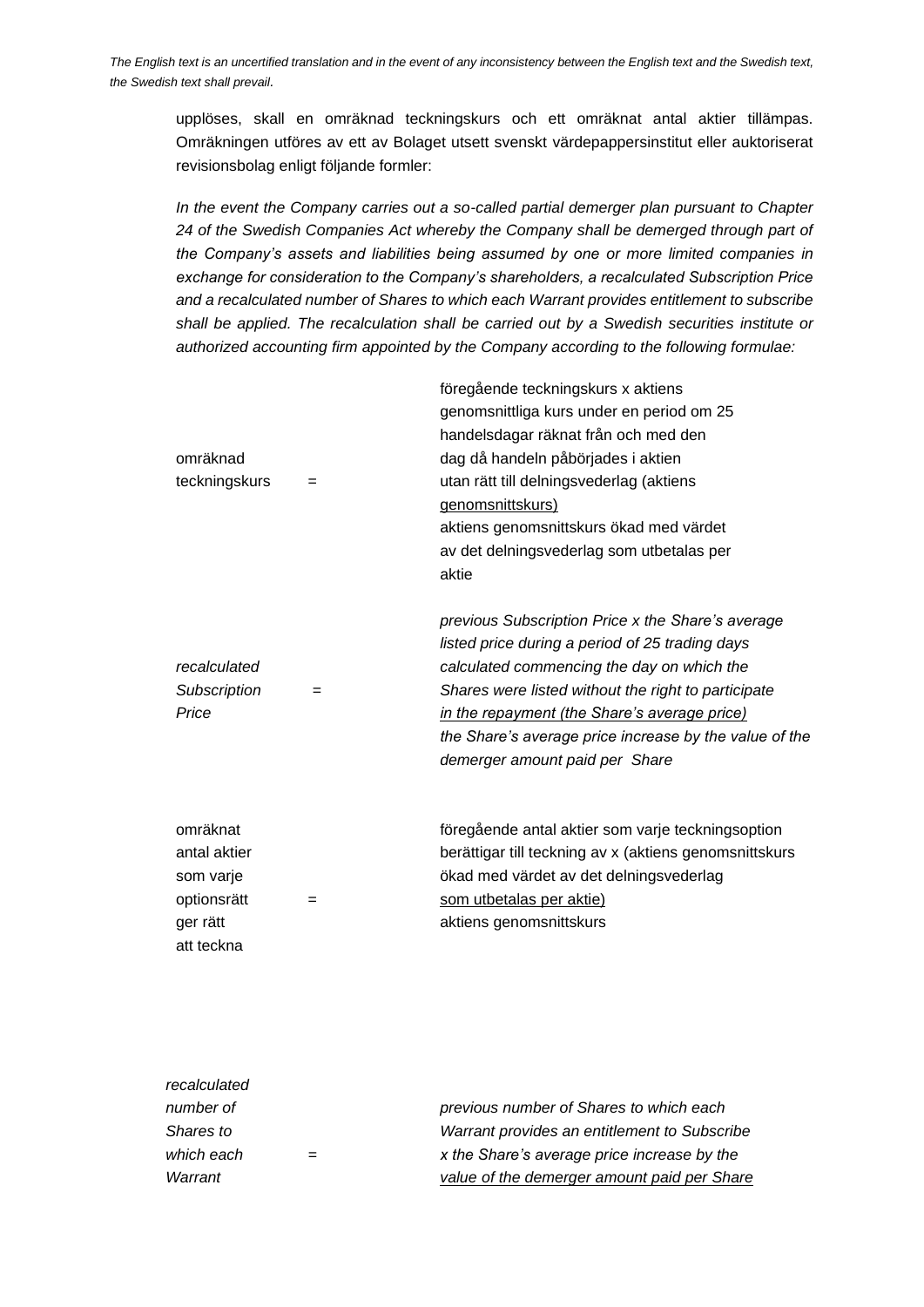*entitlement to subscribe*

*provides an the Share's average price*

Aktiens genomsnittskurs skall anses motsvara genomsnittet av det för varje handelsdag under ovannämnda period om 25 handelsdagar framräknade medeltalet av den under dagen noterade högsta och lägsta betalkursen för aktien vid handel på börs eller marknadsplats för finansiella instrument. I avsaknad av notering av betalkurs skall i stället den som slutkurs noterade köpkursen ingå i beräkningen. Dag utan notering av vare sig betalkurs eller köpkurs skall inte ingå i beräkningen.

*The shares average price shall be deemed to correspond to the average price of it for each trading day during a period of 25 trading days calculated average value of the highest and lowest payment price for the share upon trade on the stock exchange or marketplace for financial instruments. In the absence of quotation of the price, instead, the price quoted as the closing price shall be included in the calculation. Day without quotation of either the payment price or purchase price shall not be included in the calculation.*

För det fall delningsvederlaget utgår i form av aktier eller andra värdepapper som är föremål för notering på börs eller annan auktoriserad marknadsplats skall värdet av det delningsvederlag som utges per aktie anses motsvara genomsnittet av det för varje handelsdag under ovan angiven period om 25 börsdagar framräknade medeltalet av den under dagen noterade högsta och lägsta betalkursen för aktien vid sådan marknadsplats. I avsaknad av notering av betalkurs skall i stället den som slutkurs noterade köpkursen ingå i beräkningen.

In the event the demerger consideration is paid in the form of shares or other securities that *are the subject for listing on the stock exchange or other authorized marketplace shall the value of the demerging consideration that is paid per Share deemed to correspond to the average of the highest and lowest listed paid price for the Share on such marketplace for each trading day. In the absence of quotation of the price, instead, the price quoted as the closing price shall be included in the calculation.* 

För det fall delningsvederlag utgår i form av aktier eller andra värdepapper som inte är föremål för notering skall värdet av delningsvederlaget, så långt möjligt, fastställas med ledning av den marknadsvärdesförändring avseende Bolagets aktier som kan bedömas ha uppkommit till följd av att delningsvederlaget utgivits.

*In the event the demerger consideration is paid in the form of shares or other securities that are not the subject for listing, the value of the demerger consideration shall, to the greatest extent possible, be determined with guidance of the change in market value regarding the Company's shares that can be deemed to have vested as a result of the payment of the demerger consideration.*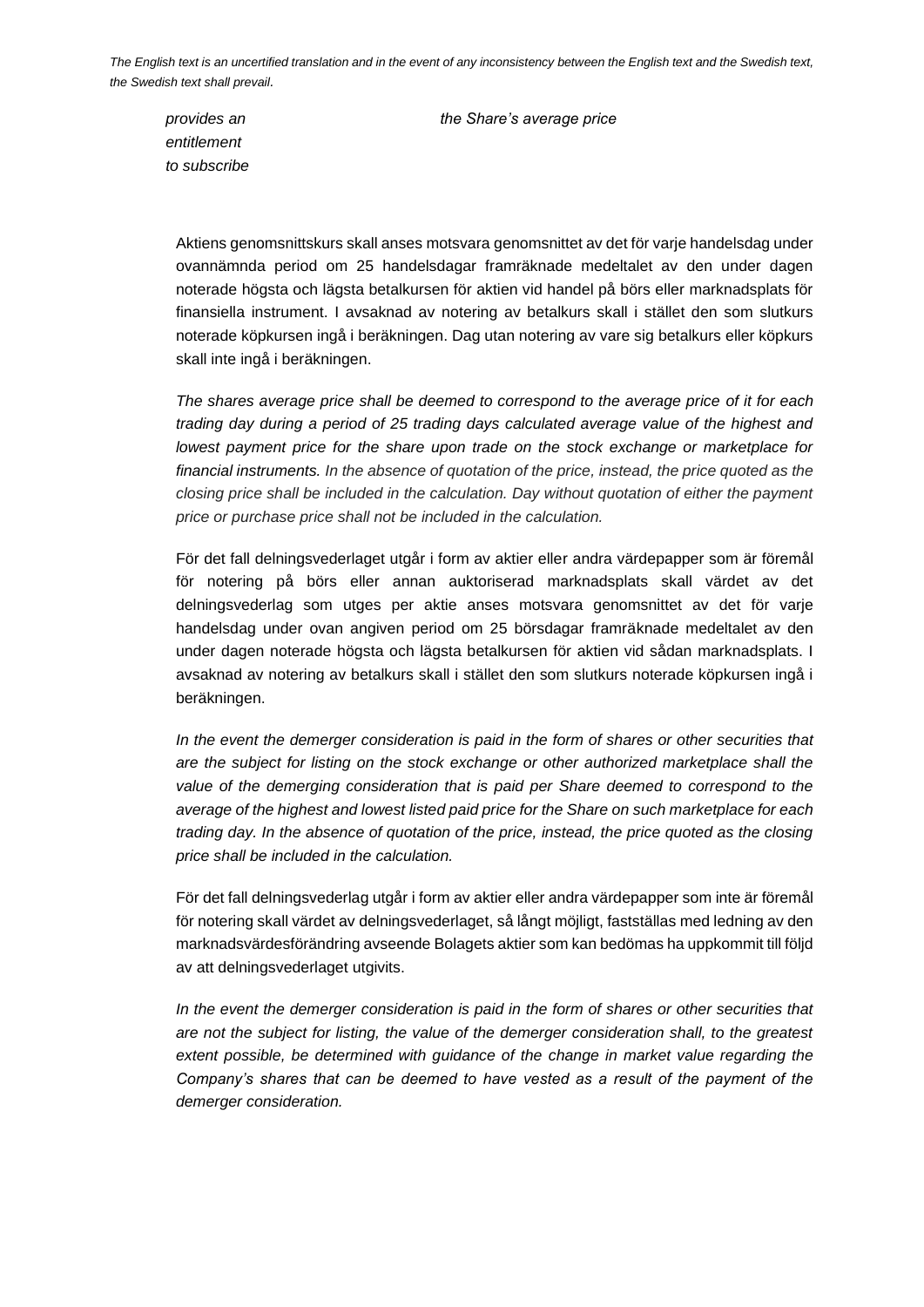Ovan omräknad teckningskurs och antal aktier som varje teckningsoption berättigar till skall fastställas två bankdagar efter utgången av ovan angiven period om 25 handelsdagar och skall tillämpas vid teckning som verkställs därefter.

*The above recalculated Subscription Price and the number of shares that each Warrant entitles to shall be determined two Banking Days after the expiry of the above-mentioned period of 25 trading days and shall be applied upon Subscription that is effected thereafter.* 

Vid teckning som verkställs under tiden till dess att omräknad teckningskurs fastställts, skall bestämmelserna i mom C, sista stycket ovan, äga motsvarande tillämpning.

*Upon Subscription that is effected during the period until the recalculated Subscription Price is determined, shall the provision in section C, last paragraph above, apply mutatis mutandis.*

Innehavarna skall inte kunna göra gällande någon rätt enligt dessa villkor gentemot det eller de bolag som vid partiell delning övertar tillgångar och skulder från Bolaget.

*The holders shall not be able to claim any right according to these terms and conditions towards it or the companies, which upon partial demerger, assumes assets and liabilities from the Company.* 

2. Om Bolaget skulle besluta om delning enligt 24 kap aktiebolagslagen genom att godkänna delningsplan, varigenom samtliga Bolagets tillgångar och skulder övertas av ett eller flera andra bolag och Bolaget därvid upplöses utan likvidation, får anmälan om teckning inte ske därefter.

*In the event the Company should decide on demerger according to chapter 24 of the Swedish Companies Act by authorizing the demerging plan, whereby all the Company's assets and*  liabilities are assumed by one or several other companies and the Company is therewith *dissolved without liquidation, registration for Subscription may not take place thereafter.*

Senast två månader innan Bolaget tar slutlig ställning till fråga om delning enligt föregående stycke, skall innehavaren underrättas om delningsplanen i enlighet med § 9 nedan. Meddelandet skall innehålla en redogörelse för det huvudsakliga innehållet i den avsedda delningsplanen samt en erinran om att anmälan om teckning inte får ske sedan slutligt beslut fattats om delning i enlighet med vad som angivits i första stycket ovan.

*At the latest two months prior to the Company making a final decision in the question of demerging according to the previous section, shall the holders be informed of the demerging plan in accordance with section 9 below. The announcement shall include a report of the main content in the intended demerging plan as well as a reminder that registration for Subscription may not take place subsequent to final decision regarding demerging in accordance with that which is stipulated in the first paragraph above.*

Skulle bolaget lämna meddelande om planerad delning enligt ovan, skall innehavare – oavsett vad som anges i § 3 ovan om den tidigaste tidpunkt för anmälan om teckning – äga rätt att göra anmälan om teckning från den dag då meddelandet lämnats om delningsplanen, förutsatt att teckning kan verkställas senast femte vardagen före den bolagsstämma, vid vilken delning skall beslutas jämlikt 24 kap aktiebolagslagen.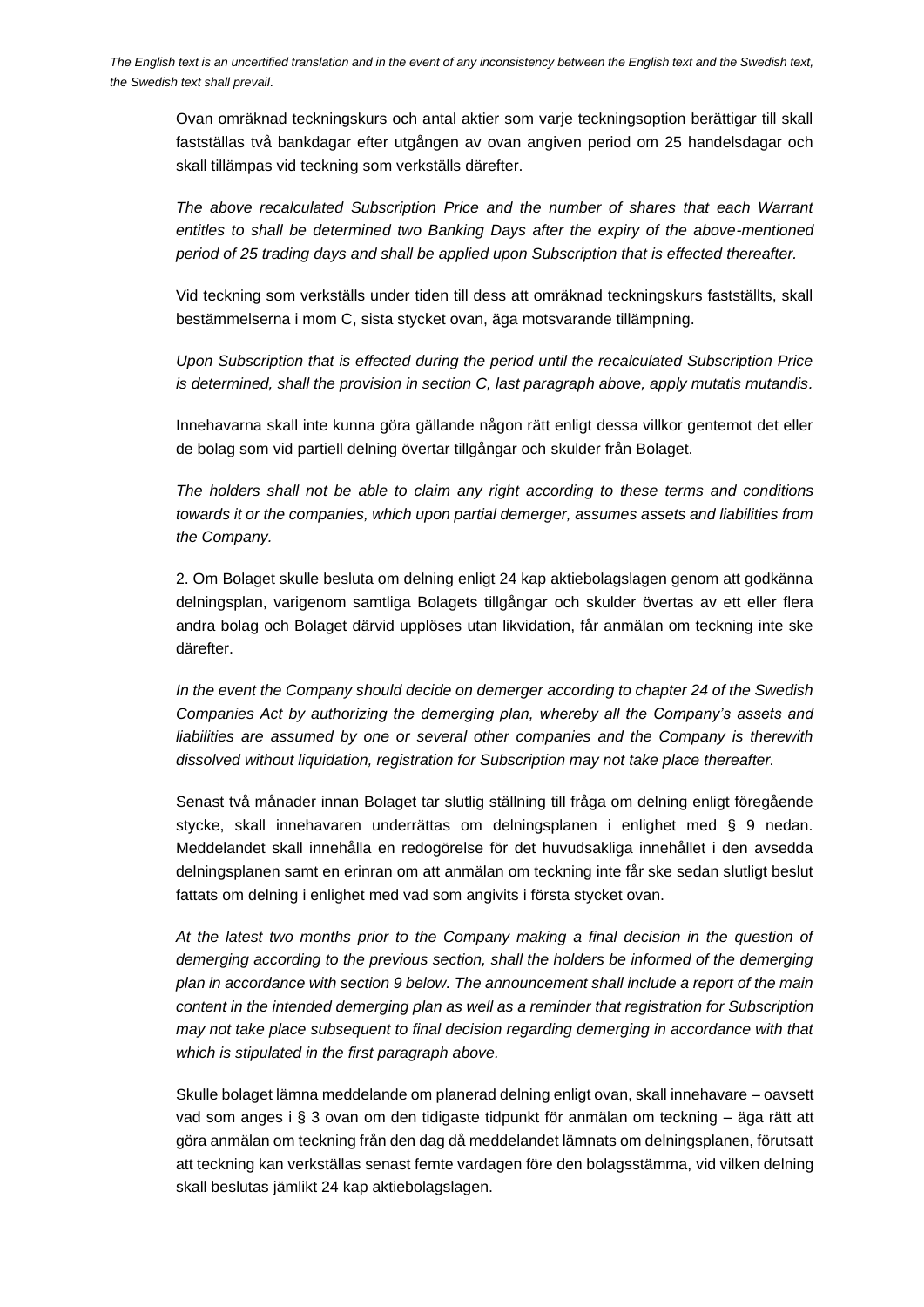*In the event the Company should make an announcement regarding a planned demerging according to the above, the holder shall – regardless of which is stipulated in section 3 above regarding the earliest time for registration for Subscription – have the right to register for Subscription from the day the announcement regarding demerging plans is made, with the condition that Subscription can be carried out at the latest on the fifth weekday prior to the shareholders' meeting where the decision on demerging shall be made according to chapter 24 of the Swedish Companies Act.*

(m) Genomför bolaget åtgärd som avses i denna § 7 ovan och skulle, enligt bolagets bedömning, tillämpning av härför avsedd omräkningsformel, med hänsyn till åtgärdens tekniska utformning eller av annat skäl, ej kunna ske eller leda till att den ekonomiska kompensation som innehavarna av optionsrätter erhåller i förhållande till aktieägarna inte är skälig, skall bolaget, förutsatt att bolagets styrelse lämnar skriftligt samtycke därtill, genomföra omräkningen av teckningskursen och antalet aktier på sätt bolagets av bolagsstämman valda revisorer finner ändamålsenligt i syfte att omräkningen av teckningskursen och antalet aktier leder till ett skäligt resultat.

*Should the Company carry out the measure referred to in this section 7 above and should, according to the Company's assessment, application of the recalculation formula intended for this, with consideration to the measure's technical formulation or for other reasons, is unable to take place or leads to that the financial compensation that the Warrant Holders receive in*  relation to the shareholders is not reasonable, the Company shall, provided that the *Company's board of directors provide written consent thereto, carry out the recalculation of the Subscription Price and the number of shares in a manner the Company's auditors appointed by the shareholders' meeting finds appropriate for the purpose that the recalculation of the Subscription Price and the number of shares leads to a reasonable result.*

(n) Vid omräkning enligt ovan skall teckningskurs avrundas till helt öre, varvid ett halvt öre skall avrundas uppåt, samt antalet aktier avrundas till två decimaler.

*Upon recalculation according to the above the Subscription Price shall be rounded off to the whole öre, whereby one half öre shall be rounded up and the number of shares rounded off to two decimals.* 

(o) Oavsett vad under mom. I., J., K. och L. ovan sagts om att aktieteckning ej får påkallas efter beslut om likvidation, godkännande av fusionsplan eller delningsplan eller utgången av ny slutdag vid fusion eller delning, skall rätten att påkalla aktieteckning åter inträda för det fall att likvidationen upphör respektive fusionen eller delningen ej genomförs.

*Notwithstanding the provisions of subsections I, J, K and L above regarding that Subscription may not be effected following the resolution regarding liquidation, approval of merger plan or demerging plan or expiry of new Expiry Date upon merger or demerger, shall the right to Subscription be reinstated in the event the liquidation ceases or the issue of a merger or demerger is not carried out.*

För den händelse bolaget skulle försättas i konkurs, får aktieteckning ej därefter påkallas. Om emellertid konkursbeslutet hävs av högre rätt, får aktieteckning återigen påkallas.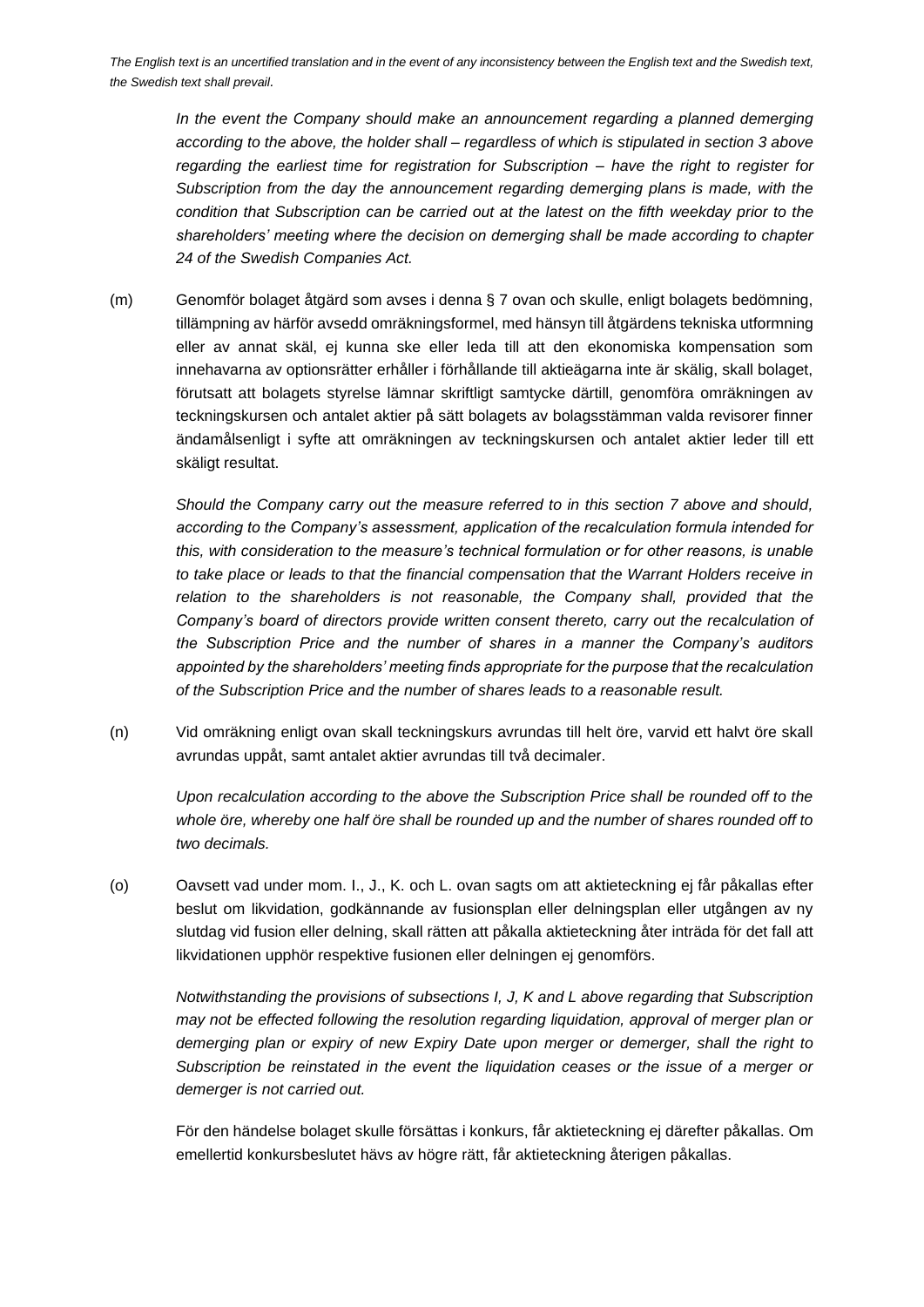*In the event that the Company should enter into bankruptcy, Subscription may not take place thereafter. If, however, the bankruptcy order is set aside by a higher court, the entitlement to subscribe may be reinstated.*

### **§ 8 SÄRSKILT ÅTAGANDE AV BOLAGET /** *SPECIAL UNDERTAKING BY THE COMPANY*

Bolaget förbinder sig att inte vidtaga någon i § 7 ovan angiven åtgärd som skulle medföra en omräkning av teckningskursen till belopp understigande de tidigare aktiernas kvotvärde.

*The Company undertakes not to take any of the measures stated in section 7 above that should entail a recalculation of the Subscription Price to an amount less than the previous share's quota value*.

#### **§ 9 MEDDELANDEN /** *NOTICES*

Meddelanden rörande optionsrätterna skall tillställas innehavare av optionsrätter som meddelat sin postadress till bolaget.

*Notices relating to the Warrants must be provided to Warrant Holders that have provided a mailing address to the Company.*

#### **§ 10 ÄNDRING AV VILLKOR /** *AMENDMENTS TO THE TERMS AND CONDITIONS*

Bolaget äger rätt att ändra innehavares av optionsrätt villkor i den mån lagstiftning, domstols-avgörande eller myndighets beslut så kräver eller om det i övrigt – enligt bolagets bedömning – av praktiska skäl är ändamålsenligt eller nödvändigt och innehavares av optionsrätt rättigheter inte försämras.

*The Company has the right to amend Warrant Holders' terms and conditions to the extent that any legislation, court decision or public authority decision renders necessary such amendment or where in the Company's opinion, for practical reasons it is otherwise appropriate or necessary and the rights of the Warrant Holders are not prejudiced.*

## **§ 11 SEKRETESS /** *CONFIDENTIALITY*

Bolaget eller Euroclear får ej obehörigen till tredje man lämna uppgift om optionsinnehavare.

*The Company or Euroclear may not disclose to any third-party information about a Warrant Holder.*

Bolaget har rätt att ur det av Euroclear förda avstämningsregistret över optionsrätter erhålla uppgifter avseende bl.a. namn, adress och antal innehavda optionsrätter för optionsinnehavare.

*The Company shall have the right to obtain information from the central securities depository maintained by Euroclear regarding the Warrant Holder's, among other thing, name, address and the number of Warrants held by the Warrant Holder.*